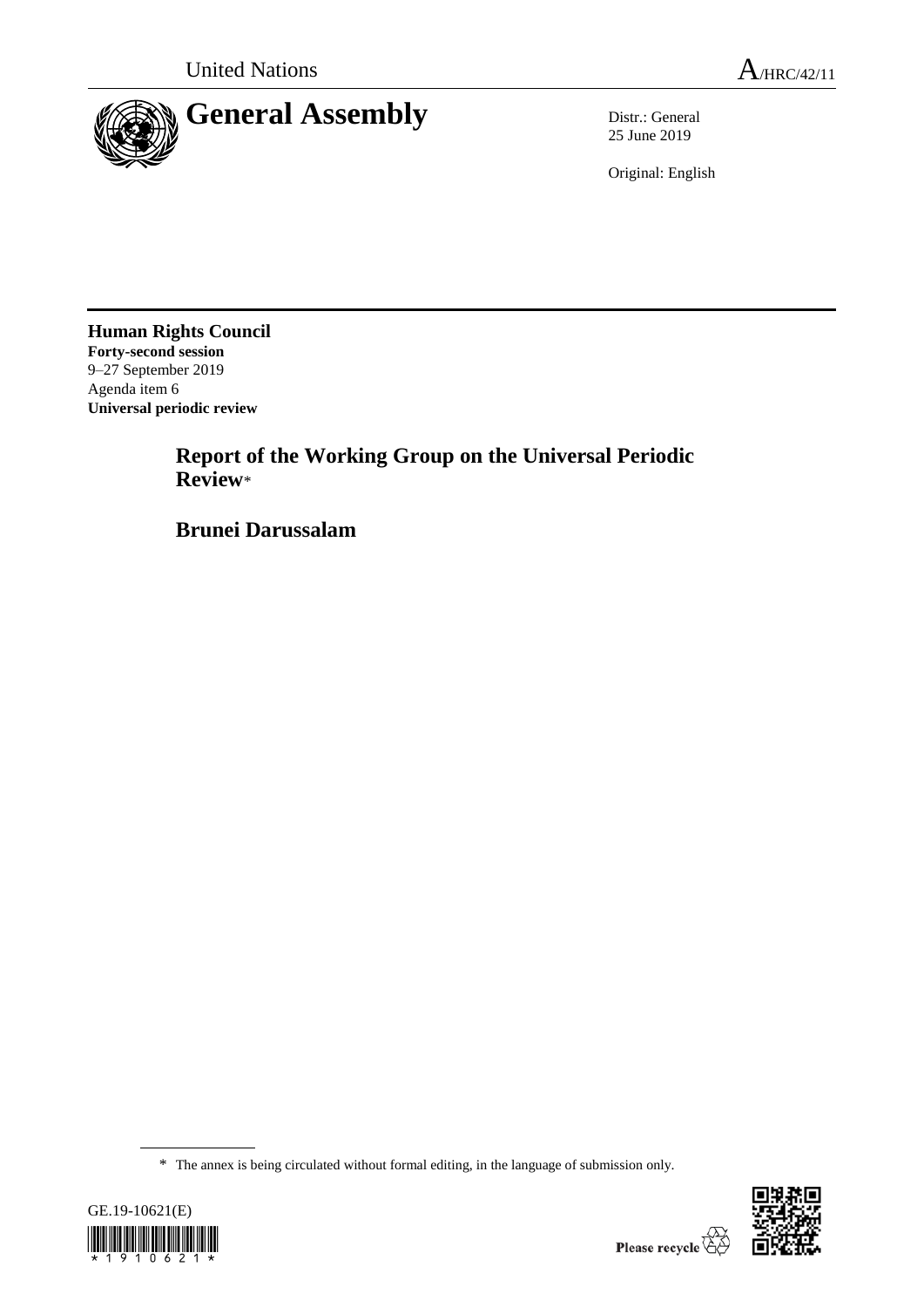# **Introduction**

1. The Working Group on the Universal Periodic Review, established in accordance with Human Rights Council resolution 5/1, held its thirty-third session from 6 to 17 May 2019. The review of Brunei Darussalam was held at the 9th meeting, on 10 May 2019. The delegation of Brunei Darussalam was headed by the Second Minister of Foreign Affairs, Dato Erywan Mohd Yusof. At its 14th meeting, held on 14 May 2019, the Working Group adopted the report on Brunei Darussalam.

2. On 15 January 2019, the Human Rights Council selected the following group of rapporteurs (troika) to facilitate the review of Brunei Darussalam: Bangladesh, Bulgaria and Peru.

3. In accordance with paragraph 15 of the annex to Human Rights Council resolution 5/1 and paragraph 5 of the annex to Council resolution 16/21, the following documents were issued for the review of Brunei Darussalam:

(a) A national report submitted/written presentation made in accordance with paragraph 15 (a) (A/HRC/WG.6/33/BRN/1);

A compilation prepared by the Office of the United Nations High Commissioner for Human Rights (OHCHR) in accordance with paragraph 15 (b) (A/HRC/WG.6/33/BRN/2);

(c) A summary prepared by OHCHR in accordance with paragraph 15 (c) (A/HRC/WG.6/33/BRN/3).

4. A list of questions prepared in advance by Belgium, Canada, Germany, Portugal, on behalf of the Group of Friends on national implementation, reporting and follow-up, Slovenia, Spain, the United Kingdom of Great Britain and Northern Ireland and the United States of America was transmitted to Brunei Darussalam through the troika. These questions are available on the website of the universal periodic review.

# **I. Summary of the proceedings of the review process**

### **A. Presentation by the State under review**

5. The head of delegation was honoured to present the national report for the third cycle of the universal periodic review. The report was the outcome of an extensive process of consultation and collaboration between all relevant stakeholders, including nongovernmental organizations, who have been active in promoting and safeguarding the welfare and rights of the people of Brunei Darussalam. Its objective was to ensure transparency, inclusiveness and broad ownership, consistent with the State's "whole nation" approach.

6. The head of delegation explained the history of how Islam had come to Brunei Darussalam and how its traditions and cultures had been influenced by the Arab, Indian and Chinese traders of the sixteenth century. Around 1368, the first Sultan of Brunei had converted to Islam and implemented an administration system rooted in Islamic values that had been inherited, adopted and strengthened. Brunei Darussalam had continued the legacy of the Malay Islamic monarchy rooted in the ancient sultanate system and today enshrined in the Constitution and practiced in policies, governance and the way of life.

7. The people of Brunei Darussalam had long enjoyed peace, stability and a prosperous and harmonious life, regardless of race and religion, based on the strong community values that emphasized the family institution as part of the Brunei identity. They were raised in an environment of strong values, the foundation for a respectful, compassionate and lawabiding society that was also close-knit, tolerant and understanding.

8. The Government remained committed to the promotion and protection of human rights and to respect for the dignity of all persons, as guaranteed by the Islamic religion, the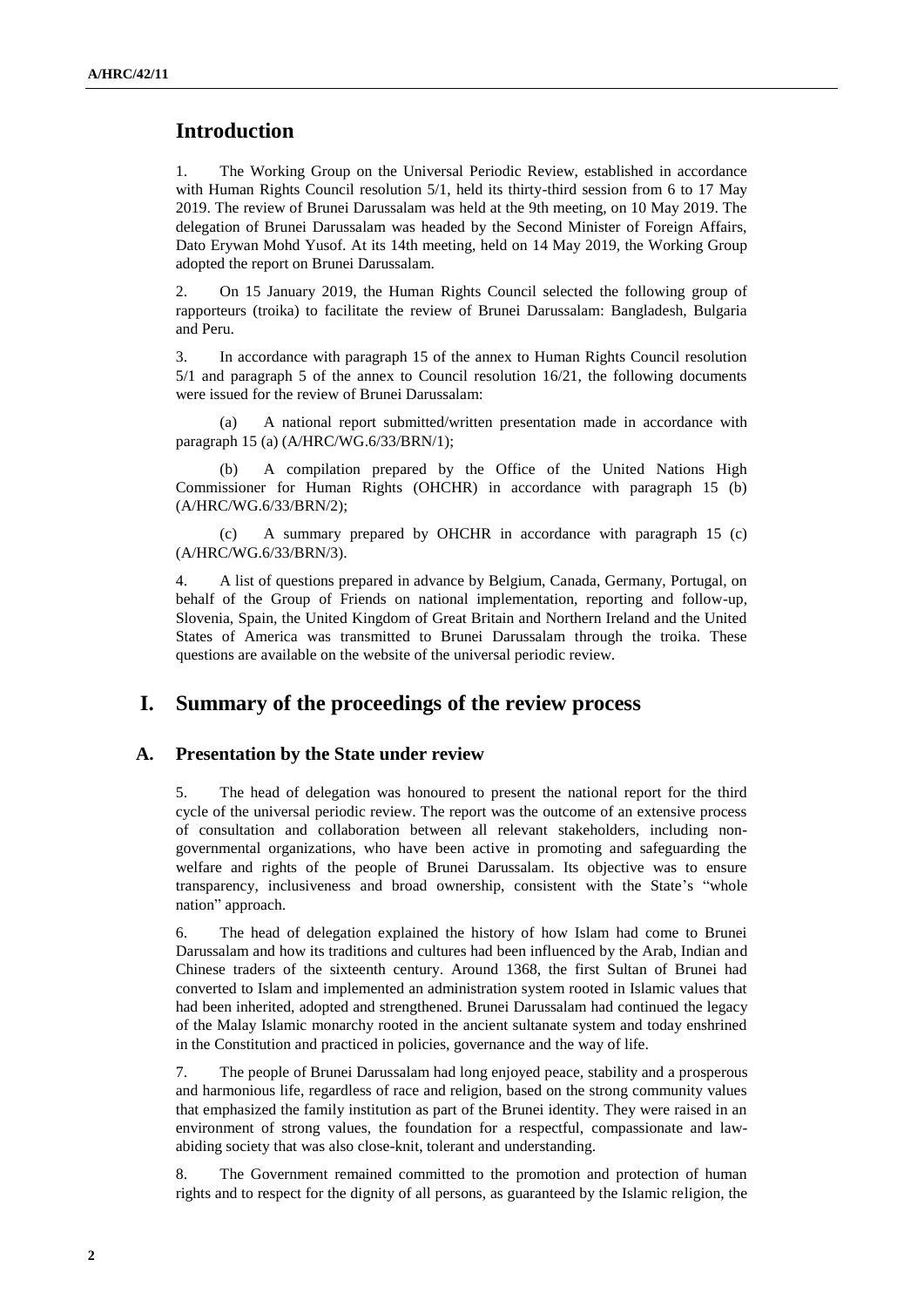Constitution and the State's laws, and also through its commitments at the regional and international levels.

9. The Government spent billions of dollars annually to guarantee the welfare of its people and to ensure that no one was left behind. The State enjoyed one of the highest standards of living in Asia, with a crime rate of just over 1 per cent. Brunei Darussalam was ranked fifty-fifth of 190 countries for ease of doing business, and its gross domestic product (GDP) was expected to grow more than 5 per cent in 2020. Brunei, as an early achiever of the Millennium Development Goals, strove to build on its achievements to make progress towards the 2030 Agenda for Sustainable Development.

10. The State's long-standing policy of providing free universal access to education ensured opportunities for all, regardless of race, religion or gender. The Government also provided full scholarships to the best performing students, and low-interest loans to eligible Bruneians wishing to further their studies overseas. This had contributed to the country's high literacy rate of over 95 per cent. A five-year education strategy plan had been adopted in 2018 to further strengthen and develop the skills of its human resources. In 2019, Universiti Brunei Darussalam was ranked among the world's top 1.3 per cent by the QS World University Rankings.

11. The people of Brunei Darussalam continued to enjoy free universal health-care coverage, including medication, and treatment abroad for complex cases. Citizens did not require private health insurance to be treated in government hospitals. The Government had invested heavily in providing health-care services, including free vaccination programmes, antenatal screenings, a dedicated state-of-the-art women's and children's facility, and privately run specialized hospitals that provided cutting-edge treatment for, inter alia, cancer, stroke and cardiac conditions. Over the past 50 years, Brunei Darussalam had maintained a low maternal mortality ratio of 0.6 per 1,000 live births, and since 2017, an infant mortality rate of 9.5 per 1,000 live births. The Government continued to address other health issues, including non-communicable disease and mental health. It had implemented a multisectoral action plan for the prevention and control of noncommunicable diseases for the period 2013–2018, and was collaborating with the World Health Organization in developing its next action plan.

12. The Government emphasized the need for securing housing for its citizens. To date, more than 2,000 plots of land and more than 30,000 houses for landless citizens had been provided. There were no homeless persons in Brunei Darussalam.

13. Brunei Darussalam placed great importance on family values and its institutions for the well-being and integrity of society. Since 2012, it had celebrated National Family Day every first Sunday of May to promote the institution of the family. The Government had implemented safety nets and social support for families and vulnerable groups, particularly women, children, the elderly and persons with disabilities.

14. Women played an important role in the country's development; more women were in fact employed in traditionally male-dominated fields and in government services, and were well represented in the Legislative Council. Brunei Darussalam was represented by 12 women ambassadors of the 43 the State had in various cities, including its Permanent Representatives to the United Nations Office at Geneva and in New York. According to the World Economic Forum, Brunei Darussalam had made significant progress towards gender equality in areas such as education, health and economic participation; out of 149 countries, it had risen from ninety-eighth in 2014 to ninetieth in 2018. Brunei Darussalam also ranked first for the enrolment of girls in secondary and tertiary education, and eleventh for wage equality for similar work. In 2017, Brunei Darussalam ranked fifty-eighth in the employment of women legislators, senior officials and managers. Currently, more than 1,200 women held senior government positions, including 2 deputy ministers, compared to 982 men. Since 2011, women were also given 105 days of paid maternity leave.

15. The Government had enforced laws to protect the welfare of children. The extended family system was a core component of Brunei society that also safeguarded the well-being of the child. The Government was taking measures to ensure sufficient support for working mothers by improving the standards and quality of childcare services and service providers by reviewing the Child Care Centres Act and the Child Care Centres Regulations.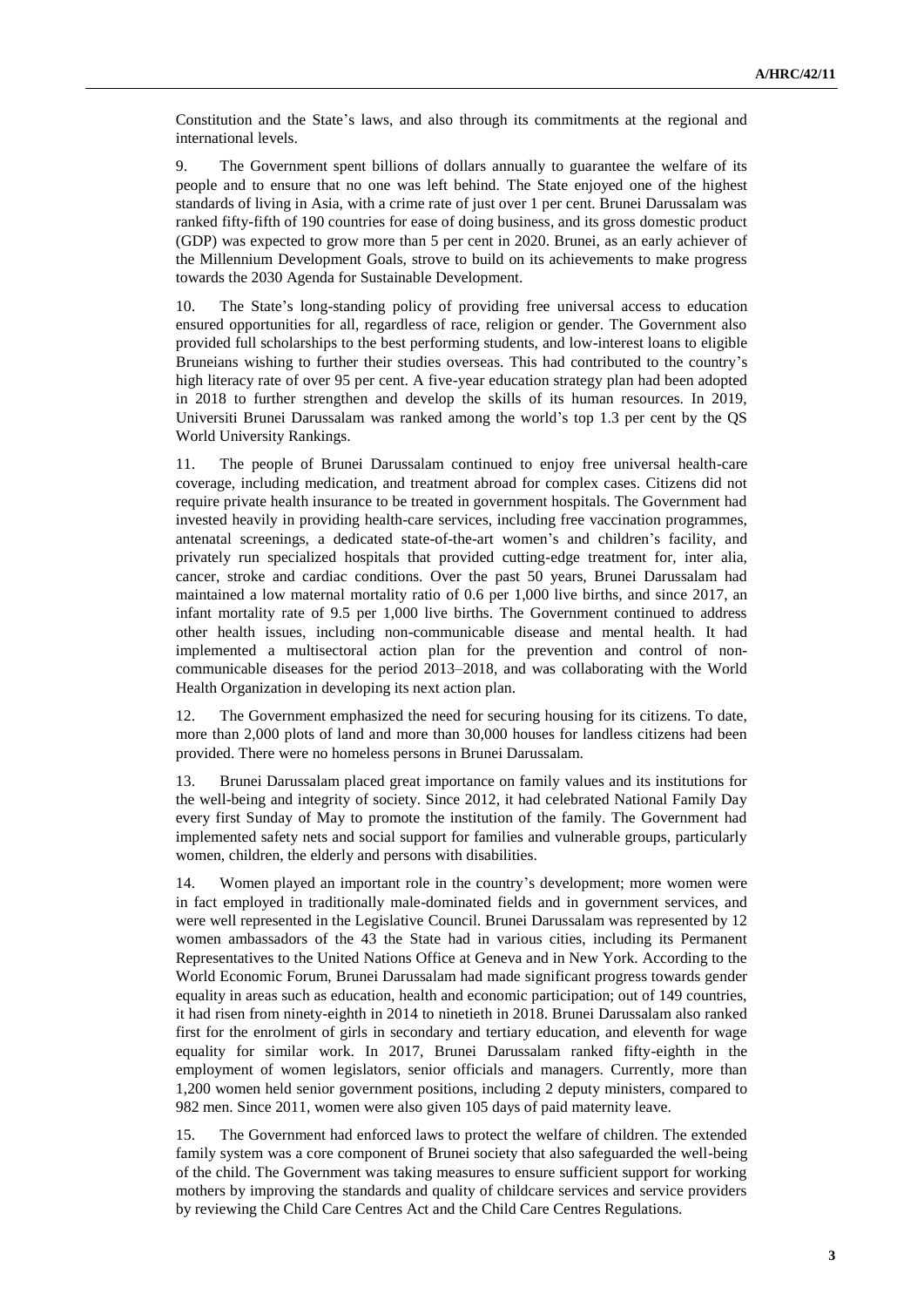16. Taking care of the elderly was an integral part of the social and cultural values of Brunei society where, thanks to the extended family system, long-term senior citizens homes were not regarded as a necessity. The Government provided monthly pensions and allowances to senior citizens to supplement their livelihood. Local non-governmental organizations were engaged in revising the Senior Citizens Action Plan and establishing senior citizens' activity centres to empower and encourage elderly persons to practice a healthy lifestyle and to promote active aging.

17. Several programmes had been implemented to ensure the protection of the welfare of persons with disabilities. Monthly pensions and allowances were provided for them and their dependents to supplement their livelihood. They were also provided with opportunities to participate actively in all aspects of society, including in national development. A revised building law now catered for the needs of persons with disabilities, while a centralized database on their status of employment was being developed.

18. As a small Islamic country for which the tenets and laws of Islam had for centuries been a way of life, interwoven into the very fabric of culture and society, Brunei Darussalam has been successful in improving and advancing the lives of its people. It was determined to continue to develop the country while respecting the principles of its national religion. It would also continue to uphold the tradition, culture and moral values that had been the core foundation of peace and harmony that the people of Brunei Darussalam had cherished for many centuries.

19. The country had a dual legal system, based on the common law that it inherited from the British and Islamic law, which had worked in tandem for many years. This unique judiciary system ensured due process and upheld the principles of fairness and justice. It also afforded society with protection from crime, and preserved societal morality and decency.

20. The Syariah Penal Code Order did not criminalize a person's status based on sexual orientation or belief, nor did it victimize persons. Brunei laws continued to protect the morality and decency of the public, while respecting the privacy of individuals. The people of Brunei Darussalam had, regardless of their sexual orientation, continued to live and to pursue their activities in their own private space. There was no discrimination against citizens or permanent residents in any way in their access to services, such as employment, education and health care.

21. Brunei Darussalam would continue to be a responsible member of the international community. It would continue to uphold its obligations and adhere to the international treaties to which it was a party, including the Convention on the Rights of Persons with Disabilities, the Convention on the Elimination of All Forms of Discrimination against Women; and Convention on the Rights of the Child. Brunei Darussalam had also signed the Convention against Torture and Other Cruel, Inhuman or Degrading Treatment or Punishment in 2015, and was currently working on the steps towards its ratification. For decades, Brunei Darussalam had practised a de facto moratorium on the death penalty for cases under the common law; as recently clarified, the moratorium would also be applied to cases under the Syariah Penal Code Order.

22. As the Government continued to protect the welfare of its citizens and to strive for the continued progress and prosperity of the people, the importance of human rights would remain on the national agenda. Brunei Darussalam and its people did not promote or condone violence of any kind, and anyone who had lived in the country could testify that there was no torture or cruelty against any individuals or groups. The State would continue to strongly condemn acts of extremism and terrorism in all their forms, whether they were committed in the region or internationally.

#### **B. Interactive dialogue and responses by the State under review**

23. During the interactive dialogue, 91 delegations made statements. Recommendations made during the dialogue are to be found in section II of the present report.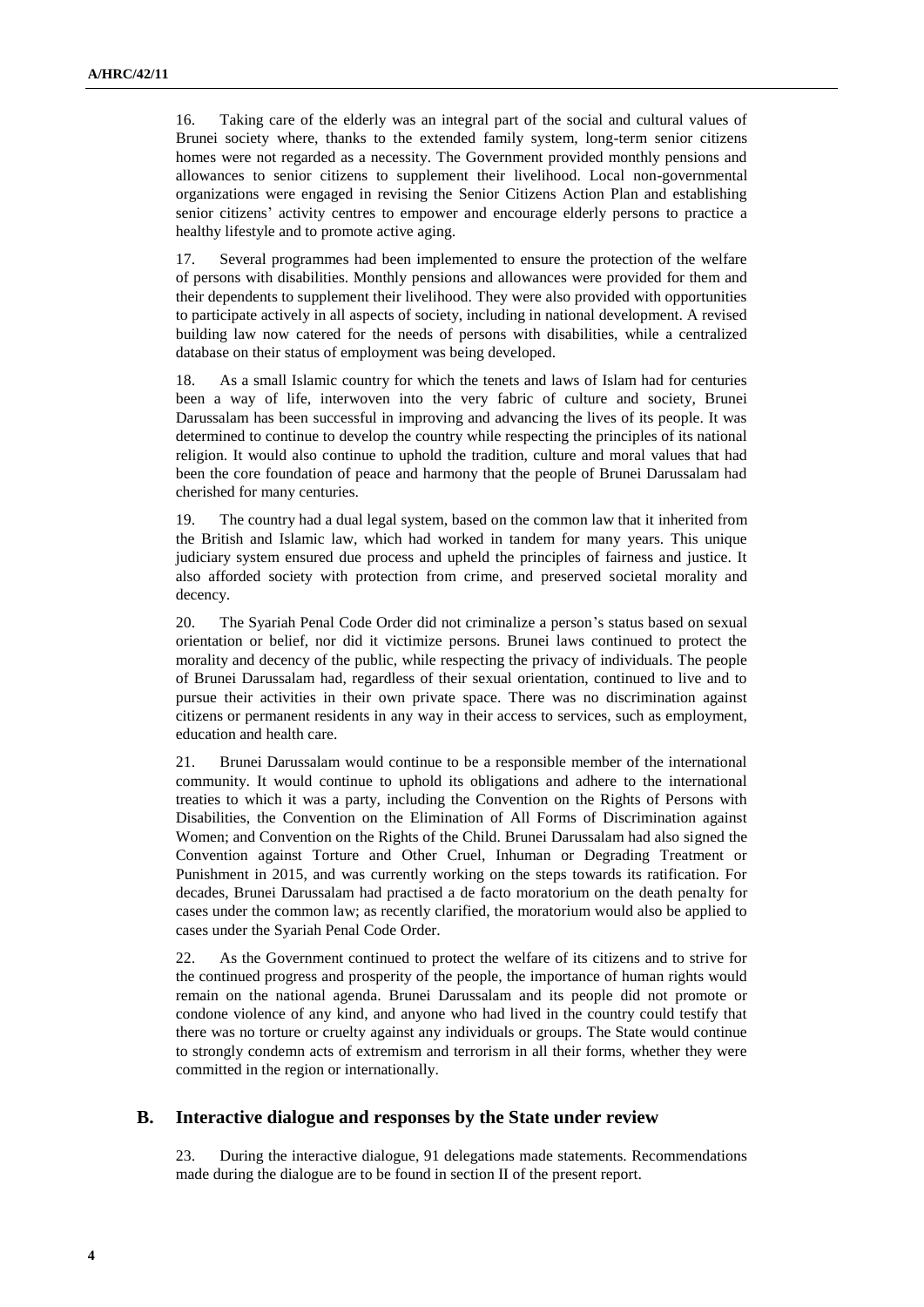24. Azerbaijan noted the establishment of special committees, and welcomed the adoption of the long-term development framework under Brunei Vision 2035 and the improvements in the area of poverty.

25. Bahamas valued the State's commitment to implement the Sustainable Development Goals, the access to clean water and the development of a senior citizens' action plan on ageing and health, while recognizing that more remained to be done.

26. Bahrain welcomed the measures taken within the framework of human rights, conceived from the vision of Brunei Vision 2035, especially those relating to fighting poverty, the development of a trust fund and the supplementary pension scheme.

27. Bangladesh commended the progress made in promoting the rights of women, children and persons with disabilities, the ratification of the Convention on the Rights of Persons with Disabilities, and the efforts made to promote traditional family values.

28. Belarus noted with satisfaction the State's success in achieving the Millennium Development Goals, and highlighted the policy to encourage culture and religious tolerance and to support the institution of the family.

29. Belgium welcomed the State's announcement that it would ratify the Convention against Torture, and emphasized that further progress could be made to increase the protection of human rights, in line with the core international human rights treaties.

30. Bhutan welcomed Brunei Vision 2035, and appreciated the initiatives to promote the rights of women and children, and the achievements in the field of education.

31. The Plurinational State of Bolivia highlighted the progress made with regard to the Sustainable Development Goals and equality through policies that empowered low-income people and promoted economic inclusion, regardless of gender, race or religion.

32. Brazil encouraged the State to ratify the International Covenant on Civil and Political Rights, the International Covenant on Economic, Social and Cultural Rights, the International Convection on the Elimination of All Forms of Racial Discrimination and the Convention against Torture, and expressed concern at the restrictive interpretation of sharia law, which imposed cruel and inhuman forms of punishment, urging the State to reverse them, through legislative reform.

33. Bulgaria observed the process of implementing the Sustainable Development Goals, particularly the elimination of poverty, attaining zero hunger, good health and well-being, quality education, and gender equality, but expressed concern at the State's decision to fully implement the Syariah Penal Code Order 2013.

34. Cambodia noted the State's commitment to strengthen democracy and human rights principles, and commended its achievements in education, health care and living standards.

35. Canada was seriously concerned that the State was moving towards increasingly inhumane treatment of citizens and non-citizens found guilty of certain crimes through the Syariah court.

36. Chile applauded the approval of the national development framework, Brunei Vision 2035, and the progress in education and the development of human capital. It expressed its concern, however, at the fact that children could be sentenced to corporal punishment and life imprisonment.

37. The Bolivarian Republic of Venezuela appreciated the Brunei Vision 2035 programme. It noted the progress made in housing, water and sanitation, and in improving social protection networks, and the emphasis on vulnerable groups.

38. Costa Rica was pleased to note that the State had decided to withdraw its reservations with regard to certain articles of the Convention on the Rights of the Child, and welcomed its ratification of the Optional Protocol to the Convention on the involvement of children in armed conflict.

39. Croatia commended the announced future ratification of the Convention against Torture and the de facto moratorium on capital punishment, although it expressed its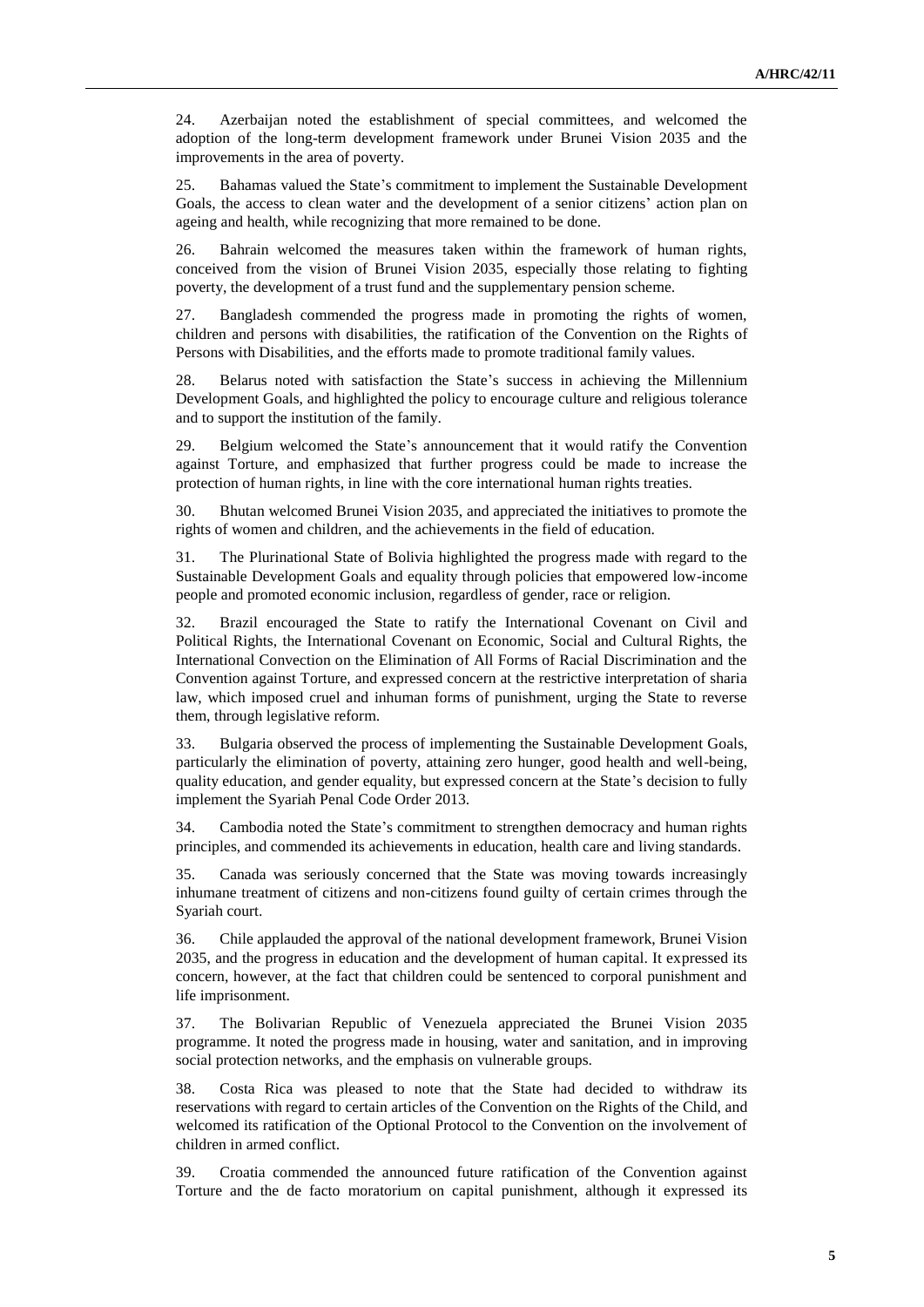concern at the fact that homosexuality was considered a criminal offence and that children under 18 years of age may be sentenced to life imprisonment and corporal punishment.

40. Viet Nam commended the State's commitment to achieve the Sustainable Development Goals, and appreciated its efforts to protect the rights of persons with disabilities and older persons.

41. Czechia appreciated the activities conducted to promote women's rights, but expressed its concern at the possible consequences of recently implemented third phase of the Syariah Penal Code Order 2013.

42. Denmark commended Brunei on its de facto moratorium on the death penalty, but was alarmed by the entry into force of the new sharia penal code.

43. Djibouti welcomed the State's commitment to promote Brunei Vision 2035, its economic and social development policy aimed at reducing poverty and inequalities.

44. Ecuador expressed its concern at the measures affecting the enjoyment of human rights, and urged the State to ensure full protection of human rights for all citizens.

45. Egypt welcomed the progress made in promoting tolerance among ethnic groups, the efforts made to secure economic and social well-being, the development of the health system and the attention paid to the elderly.

46. Equatorial Guinea welcomed the Brunei Vision 2035 programme, aimed at promoting education and a sustainable economy, and at improving living standards.

47. Fiji noted the goals of the Brunei Vision 2035 programme of strengthening resilience to climate change, and protecting people's livelihoods and the environment. It welcomed the incorporation of the Sendai Framework for Disaster Risk Reduction 2015– 2030 into the State's strategic adaptation plan.

48. France expressed its concern at the possible consequences of the revised penal code, which if implemented would incorporate legislation that may amount to torture, thereby violating human rights laws.

49. Georgia welcomed the steps taken by Brunei to implement programmes tackling social issues, especially poverty, and noted the establishment of the National Council on Social Issues, which should be provided with additional resources.

50. Germany welcomed the de facto moratorium on the death penalty, but expressed its concern at the Syariah Penal Code Order, which prescribed the death penalty and corporal punishment.

51. Ghana noted the State's commitment to achieving the 2030 Agenda for Sustainable Development, and welcomed the establishment of the Special Committee for national coordination of the Sustainable Development Goals.

52. Greece noted the State's ratifications of the Convention on the Rights of Persons with Disabilities and of the Optional Protocol to the Convention on the Rights of the Child on the involvement of children in armed conflict and its de facto abolition of the death penalty. It was concerned, however, about the detrimental impact on lesbian, gay, bisexual, transgender, intersex and queer persons, women and children of the entry into force of the Syariah Penal Code 2013.

53. The Holy See commended the Brunei Vision 2035 programme and the measures that benefit the role of the family, elderly persons and persons with disabilities.

54. Honduras welcomed the progress made, and congratulated the State on various policies that empowered low-income people and promoted economic inclusion.

55. Iceland stated that the penal code marked a serious setback for human rights. It remained concerned about restrictions on freedom of expression, association and peaceful assembly, and on political participation.

56. India appreciated the efforts made in the areas of housing, water, health care and children's rights, including the Brunei Vision 2035. It encouraged the State to enforce compulsory education and equal access for girls.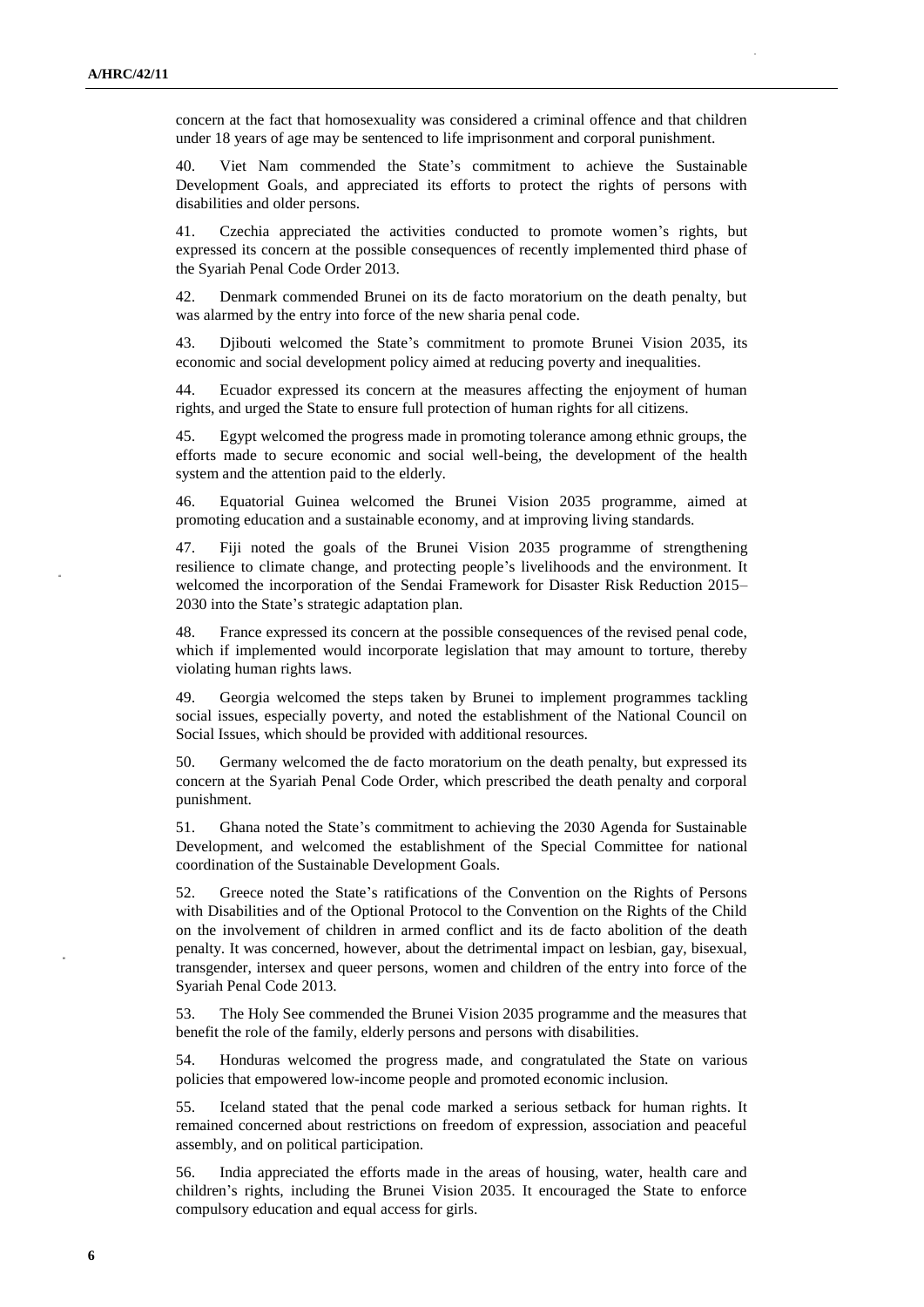57. Indonesia commended the actions taken to integrate persons with disabilities in infrastructure and human development programmes, and the measures taken to empower youth.

58. The Islamic Republic of Iran welcomed the efforts made to implement policies empowering low-income people and promoting social inclusion, and the social plans to reduce poverty.

59. Iraq noted the establishment of the Special Committee for National Coordination of the Sustainable Development Goals. It encouraged further efforts to promote human rights.

60. Ireland expressed its concern at the implementation of Syariah Penal Code Order 2013. It hoped that the death penalty moratorium would be formally abolished. It urged the State to uphold its international human rights obligations.

61. Italy appreciated the ratification of the Convention on the Rights of Persons with Disabilities and the Optional Protocol to the Convention on the Rights of the Child on the involvement of children in armed conflict, and the signing of the Convention against Torture. It regretted the entry into force of the new Syariah Penal Code Order 2013, which contained punishment that were contrary to the Convention against Torture.

62. Jordan welcomed the progress made in the implementation of policies on health and education.

63. Kazakhstan commended the long-term development framework, Brunei Vision 2035. It appreciated the care policies for children, women, the elderly and persons with disabilities, and the atmosphere of peace and social harmony between different religious and ethnic groups.

64. Kuwait praised the efforts made to improve living standards and to implement Brunei Vision 2035, the measures taken for elderly persons and in the area of health, and the effort made to combat drugs.

65. Kyrgyzstan welcomed the strengthening of the legislative framework, the ratification of the Optional Protocol to the Convention on the Rights of the Child on the involvement of children in armed conflict and the signing of the Convention against Torture, and the measures taken to promote human rights within the framework of the Sustainable Development Goals.

66. The Lao People's Democratic Republic welcomed Brunei Vision 2035 and the work of the special committee on the family institution, women and children to ensure safety nets and social support.

67. Latvia encouraged the State to make further efforts to fulfil its human rights obligations, and expressed its concern at the Syariah Penal Code Order 2013, which prescribed forms of punishment that amounted to torture.

68. Luxembourg expressed its concern at the enactment of the revised Penal Code. It urged that the announcement on the moratorium of the death penalty is followed by concrete guarantees.

69. Malaysia appreciated many achievements, and commended the State for taking a wide range of legal, policy and institutional human rights measures, which also took into account domestic circumstances and tradition.

70. Maldives welcomed the State's ratification of the Convention on the Rights of Persons with Disabilities and its withdrawal of reservations to the Convention on the Rights of the Child. It recognized the State's efforts to integrate international conventions into long-term policies.

71. Malta referred to the definition of adultery and consensual same-sex relations as criminal offences in the Syariah Penal Code Order 2013, and noted the response given to the special procedures and the statement by the Sultan.

72. Mauritania commended the State for its accomplishments in guaranteeing the right to basic services, such as health, education and social services, the promotion of national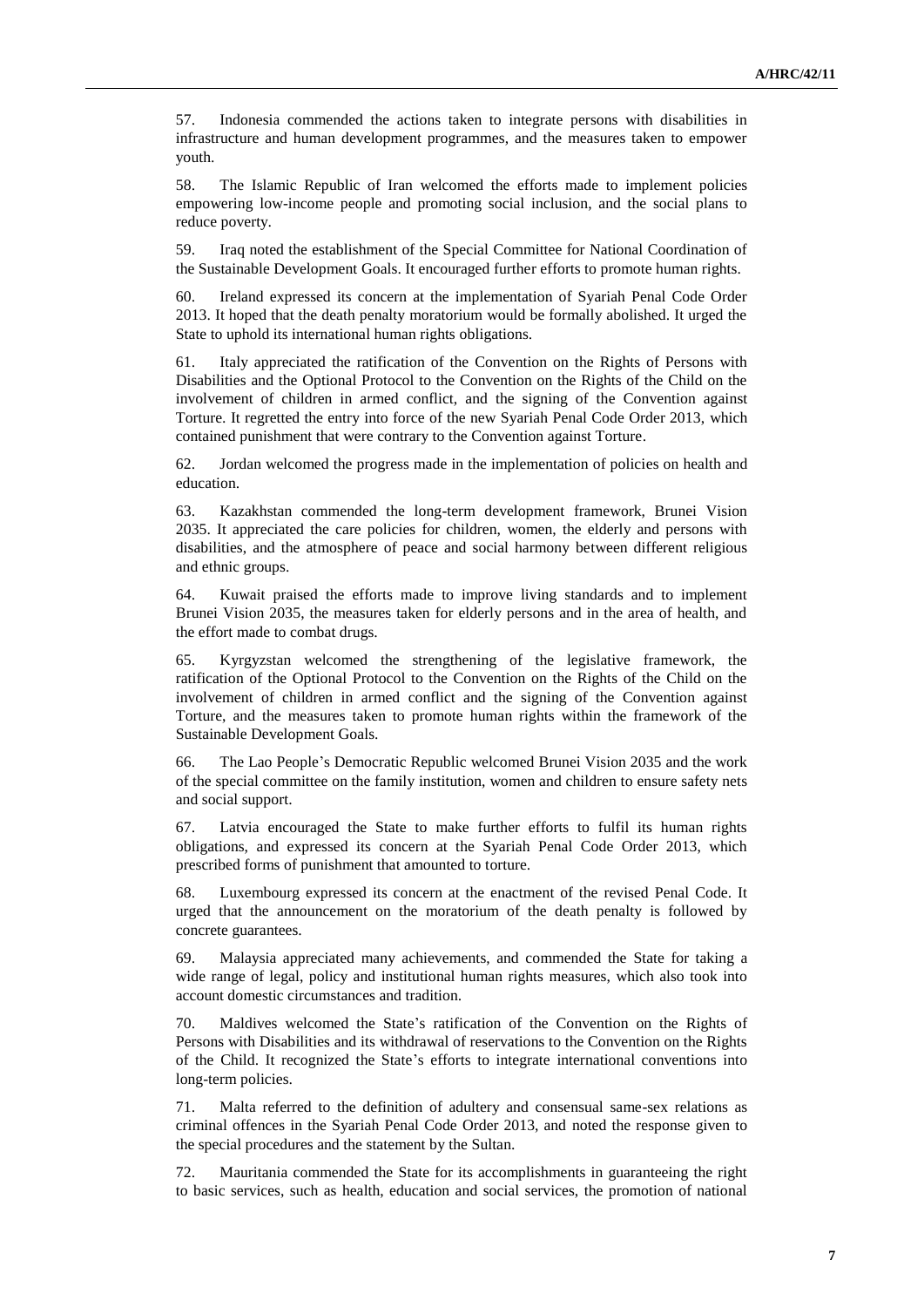capacities and its cooperation with non-governmental organizations. It welcomed Brunei Vision 2035.

73. Mexico acknowledged the progress made in education and health care. It welcomed the moratorium on the death penalty and on other forms of inhuman punishment, particularly affecting lesbian, gay, bisexual, transgender and intersex persons.

74. Montenegro commended the efforts made on gender parity, but noted the absence of relevant legislation on domestic violence. It urged Brunei to combat violence against women and to eliminate all inhuman penalties from the Syariah Penal Code Order 2013, which severely affected women, lesbian, gay, bisexual and transgender persons, and children.

75. Myanmar welcomed the national development programme Brunei Vision 2035, and also the State's efforts to fulfil its international obligations with respect to its cultural norms.

76. Namibia commended the Government for its achievements in providing clean and safe drinking water, sanitation and universal access to education.

77. The Netherlands complimented the State on its confirmation of the moratorium on the death penalty and on its announcement that it would ratify the Convention against Torture, but expressed its concern that the revised Syariah Penal Code Order 2013 included harsh penalties that would have a detrimental impact on lesbian, gay, bisexual, transgender and intersex persons, women and children.

78. New Zealand was concerned about the impact of the implementation of the Syariah Penal Code Order 2013 on a broad range of human rights. It acknowledged the announcement on the moratorium on death penalty.

79. Norway was concerned about the introduction of certain provisions in sharia laws, which would have an adverse impact on the realization of human rights.

80. Oman welcomed the efforts made to strengthen and protect human rights through the Brunei Vision 2035 programme and to achieve the Millennium Development Goals.

81. Pakistan appreciated the State's commitment to the welfare of differently-abled persons, as reflected in its pension schemes for the blind, the mental disorder allowance, and the programmes on social services, education and community development.

82. Peru welcomed the efforts made to improve the situation of human rights, particularly of women and children, and commended the State's determination to pursue cooperation with civil society.

83. The Philippines noted the Government's efforts to prevent and combat human trafficking and to tackle transnational drug trafficking.

84. Portugal remained concerned about the widespread pattern of human rights violations and discrimination, including against women and members of minorities.

85. Qatar commended the efforts made to achieve development through the Brunei Vision 2035 programme and the establishment of the Special Committee for National Coordination of the Sustainable Development Goals. It encouraged Brunei to continue its policy of transparency, equity and the prevention of discrimination.

86. The Republic of Korea noted the implementation of a development programme that contributed to creating an inclusive society and provided comprehensive health care and affordable housing. It commended the ratification of the Convention on the Rights of Persons with Disabilities.

87. The Russian Federation noted the implementation of the national youth policy and several programmes to improve people's living standards, including health care, and welcomed efforts to provide quality care for persons with dementia.

88. Saudi Arabia commended the efforts to protect human rights and the achievements in the health sector, especially for elderly persons, by empowering them through a sustainable healthy lifestyle and regular health examinations.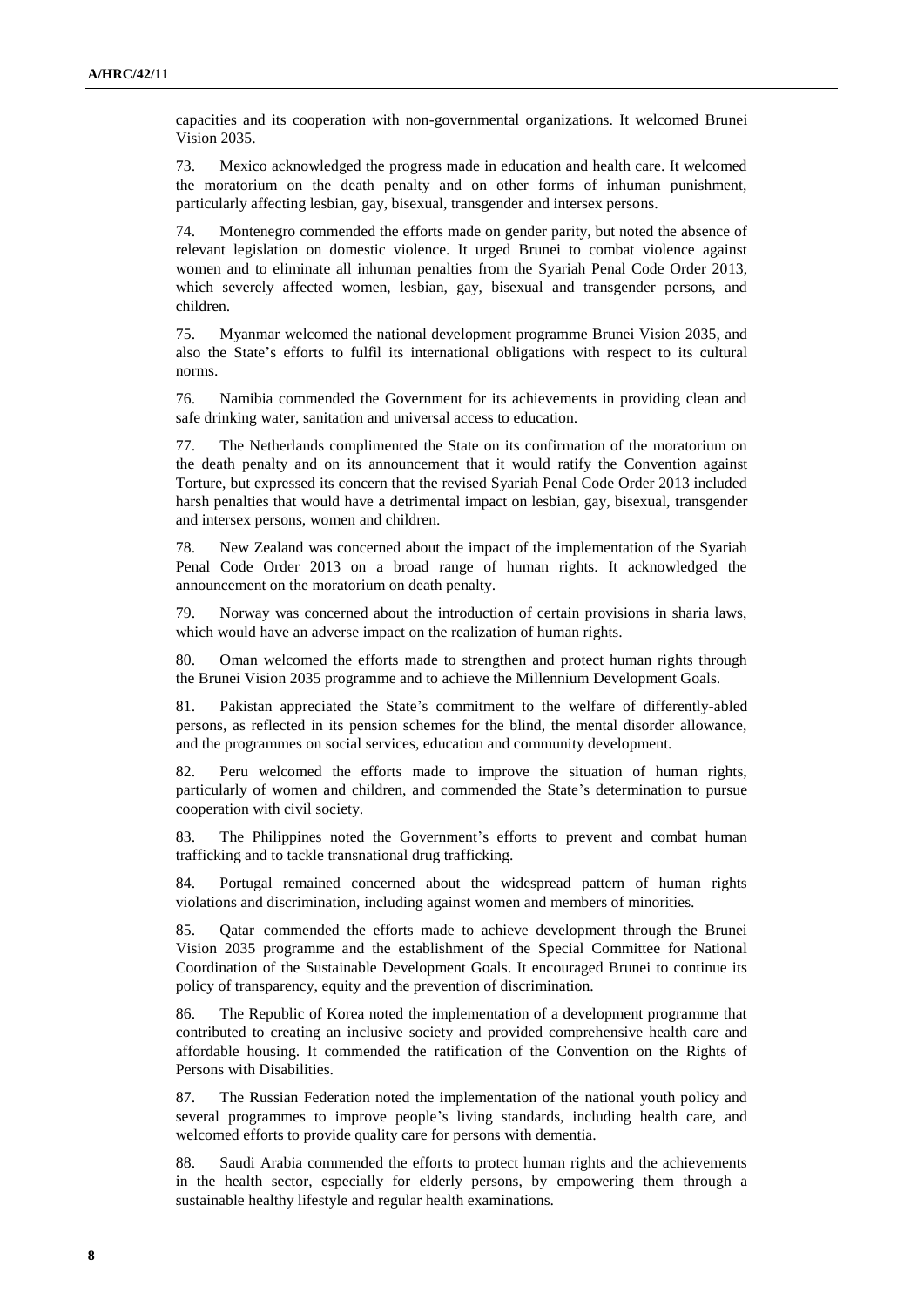89. Senegal noted the adoption of the long-term development framework and the establishment of several social programmes designed to assist people in gaining access to employment and housing.

90. Serbia noted the Government's commitment to implement the 97 recommendations the State had accepted at its previous review, including by cooperating with all stakeholders that actively promoted the welfare of the people.

91. Singapore noted the efforts made to improve living standards through its Brunei Vision 2035 programme and the achievements in the provision of access to clean drinking water and improved sanitation, and the Government's efforts to provide sustainable housing.

92. Slovenia noted the ratification of the Convention on the Rights of Persons with Disabilities and Optional Protocol to the Convention on the Rights of the Child on the sale of children, child prostitution and child pornography. It expressed concern at the revised Penal Code Order containing harsh penalties, including amputation and stoning to death for specific acts, which may constitute a form of torture.

93. Spain expressed concern at the entry into force of the new Penal Code and the related penalties, which were incompatible with international human rights law.

94. Sri Lanka commended the efforts made to improve living standards by addressing income disparities, ensuring access to clean drinking water and providing free education and affordable social services, and the ratification of the Convention on the Rights of Persons with Disabilities.

95. The State of Palestine commended the efforts made by Brunei to implement the recommendations accepted at previous review cycles, to improve access to education, to ensure the implementation of the Sustainable Development Goals, and also the establishment of the Special Committee for National Coordination.

96. The Sudan commended Brunei Darussalam for its efforts, reflected through in the Brunei Vision 2035 programme, and welcomed its positive and constructive participation in the universal periodic review.

97. Sweden was concerned about the introduction of legislation on the death penalty by stoning and other forms of cruel punishment, in violation of human rights law.

98. Switzerland was concerned about the revision of the Penal Code introducing the death penalty for homosexual acts and adultery, and that Brunei Darussalam had not ratified some core human rights conventions.

99. Thailand welcomed the State's ratification of the Convention on the Rights of Persons with Disabilities and the efforts made to promote the rights of persons with disabilities, including through the building control law and its efforts to promote the right to health and to achieve the 2030 Agenda for Sustainable Development.

100. Timor-Leste welcomed the efforts made to improve human rights and the establishment of the Special Committee on the Elderly and Persons with Disabilities. It also welcomed the efforts made to naturalize stateless permanent residents, and encouraged the State to develop a new strategy on the rights of the child.

101. Tunisia welcomed the efforts made to strengthen the legislative framework of human rights and in the areas of development, combating poverty and promoting cultural rights.

102. Ukraine commended the efforts made to implement the 2030 Agenda through the Brunei Vision 2035 programme, and the establishment of the Special Committee for National Coordination of the Sustainable Development Goals.

103. The United Arab Emirates commended the efforts and progress made in the areas of social and economic rights, especially for vulnerable groups, and for the national development plan.

104. The United Kingdom of Great Britain and Northern Ireland highlighted the assurances made by the State that it would outlaw all forms of cruel, inhuman or degrading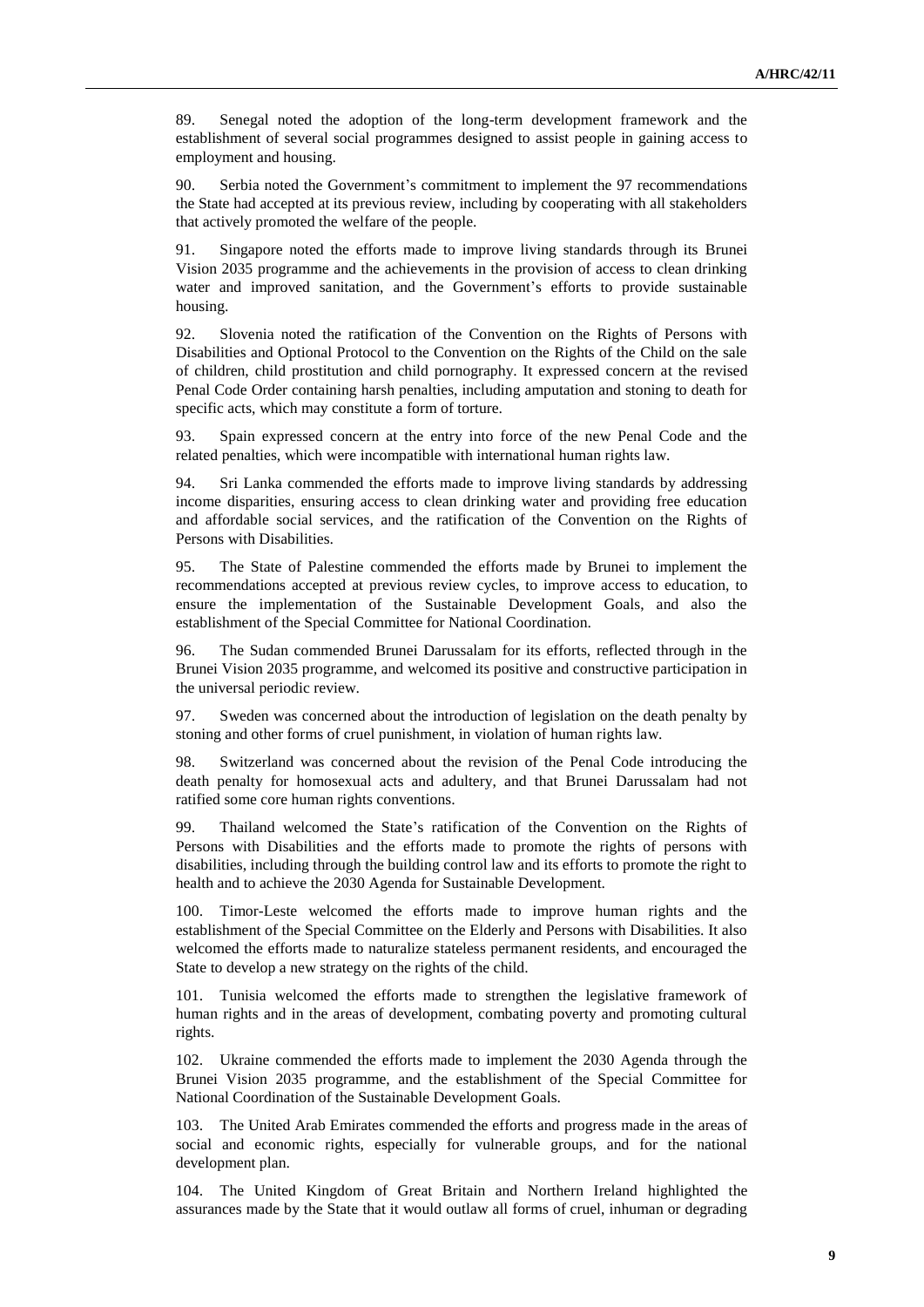punishments by ratifying the Convention against Torture, and welcomed the confirmation of the moratorium on the death penalty.

105. The United States of America was concerned about the sharia Penal Code if implemented, and the vulnerability of migrant workers. It welcomed the State's decision to extend the moratorium on the death penalty, and urged it to ratify the Convention against Torture and the International Covenant on Civil and Political Rights.

106. Uruguay welcomed the Brunei Vision 2035 programme, encouraged the inclusion of a human rights and a gender perspective in it, and commended the State for its moratorium on the recent amendments to the Penal Code.

107. China appreciated the Brunei Vision 2035 programme, the active implementation of the 2030 Agenda, and the measures taken to protect women, children, persons with disabilities and the elderly.

108. Cuba acknowledged the efforts made and positive results achieved since the State's previous review, including the updating of legislation and progress regarding various human rights institutions.

109. Afghanistan appreciated the State's efforts to improve women's participation in politics, and education. The participation of young people in national initiatives, and the measures to protect and promote the rights of older persons were also welcomed.

110. Algeria welcomed the efforts made to implement the national policy for the empowerment of low-income earners, and to promote the economic integration of all categories of the population.

111. Argentina congratulated Brunei on the ratification of the Convention on the Rights of Persons with Disabilities.

112. Armenia recognized the measures taken by the State to combat trafficking in persons, and encouraged further efforts focusing on women and children. It noted the steps taken to promote women's rights, and urged the State to address the remaining challenges.

113. Australia congratulated Brunei on its high living standards, including education and health care. It remained concerned at the continuing limitations on fundamental freedoms and the use of corporal and capital punishments under both of the State's legal systems.

114. Austria encouraged the State to implement the Brunei Vision 2035 programme. While it welcomed the State's announcement that it would maintain the de facto moratorium on executions, and apply it to the new Penal Code Order, it continued to be concerned about its implementation.

115. The delegation of Brunei Darussalam expressed its appreciation for the opportunity to engage with the international community, and thanked all delegates for their encouragement and constructive comments.

116. Brunei Darussalam was a peaceful country, where the people lived in harmony regardless of race, gender or religion and the philosophy of the Malay Islamic monarchy was its pillar and identity. Brunei Darussalam did not promote or condone violence of any kind, and anyone who had lived or visited the country could confirm that torture or cruelty against any individuals or groups was non-existent.

117. The laws of Brunei Darussalam were designed to preserve public peace and security as the society demanded. The Syariah Penal Code Order, like the common law, was to ensure peace and societal integrity, and that the rights of all individuals were protected, without discrimination. It would protect the religion, tradition and social fabric and values of Brunei Darussalam. It would ensure that certain acts were limited to the private space, where the rights of the individuals concerned to privacy was respected and protected.

118. Brunei Darussalam had improved and advanced the lives of its people in education, health, women's empowerment, youth development and poverty alleviation.

119. The low crime rate in Brunei Darussalam was testament to its cultural, traditional and religious values, reinforced by its laws, policies and governance that had successfully protected society and the rights of all individuals.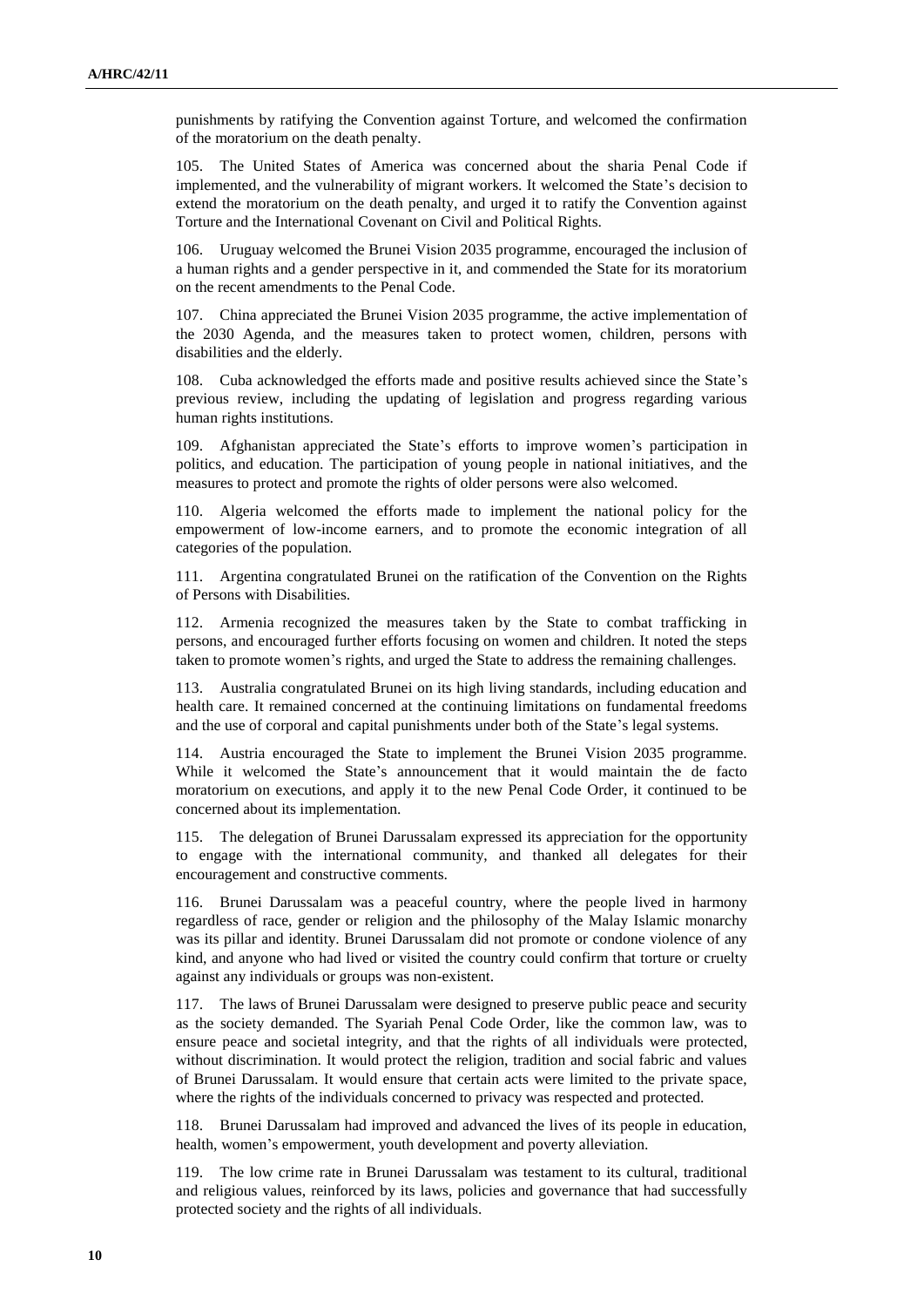120. The State had a long-standing commitment to the promotion and protection of human rights, and to ensuring that its people continued to live in a safe and secure environment with a high quality of life. It looked forward to working with members of the troika and the secretariat in drafting the report of the Working Group.

### **II. Conclusions and/or recommendations**

121. **The following recommendations will be examined by Brunei Darussalam, which will provide responses in due time, but no later than the forty-second session of the Human Rights Council.**

121.1 **Ratify core international human rights treaties (Ukraine) (Slovenia) (Afghanistan); accede to core international human rights treaties to which it is not yet a party (Honduras)(Iraq);**

121.2 **Continue considering the possibility of acceding to other international human rights treaties (Belarus); consider gradual ratification of remaining core international legal instruments (Georgia);**

121.3 **Consider ratifying the main human rights instruments to which it is not yet a party to (Ecuador) (Senegal); consider acceding to all core human rights instruments to which it is not yet a party (Italy);**

121.4 **Consider acceding to the Convention on the Prevention and Punishment of the Crime of Genocide (Armenia);**

121.5 **Ratify the International Covenant on Civil and Political Rights (Bahamas) (Czechia) (Chile) (Costa Rica) (France) (Croatia) (Belgium) (Switzerland) (Uruguay) (Australia) (Afghanistan); ratify the International Convention on Civil and Political Right at its earliest convenience (Ghana);**

121.6 **Sign and ratify the International Covenant on Civil and Political Rights and the International Covenant on Economic, Social and Cultural Rights, and their Optional Protocols (Luxembourg);**

121.7 **Consider ratifying the International Covenant on Civil and Political Rights (Kazakhstan) (Timor-Leste);**

121.8 **Ratify the International Covenant on Economic, Social and Cultural Rights (Croatia) (Czechia) (Chile) (Bahamas) (France) (Belgium) (Switzerland) (Australia) (Afghanistan);**

121.9 **Consider ratifying the International Covenant on Economic, Social and Cultural Rights (Kazakhstan) (Timor-Leste);**

121.10 **Ratify the Convention against Torture and Other Cruel, Inhuman or Degrading Treatment or Punishment (Norway) (Slovenia) (Chile) (Czechia) (Belgium) (Australia) (Italy) (Afghanistan) (Bahamas) (Switzerland); ratify the Convention against Torture at the earliest opportunity (Ireland); ratify and abide by the Convention against Torture (Greece); immediately ratify the Convention against Torture (Denmark); ratify the Convention against Torture signed in 2015 (France); intensify efforts to ratify the Convention against Torture, following recent assurances by the Government (Ghana);**

121.11 **Ratify the Convention against Torture, and amend all laws and punishments to make them consistent with the Convention (New Zealand);**

121.12 **Ratify the Convention against Torture, signed by Brunei Darussalam in 2015, and make declarations in accordance with articles 21 and 22 of the Convention (Austria);**

121.13 **Ratifying the Convention against Torture without reservations (United Kingdom of Great Britain and Northern Ireland);**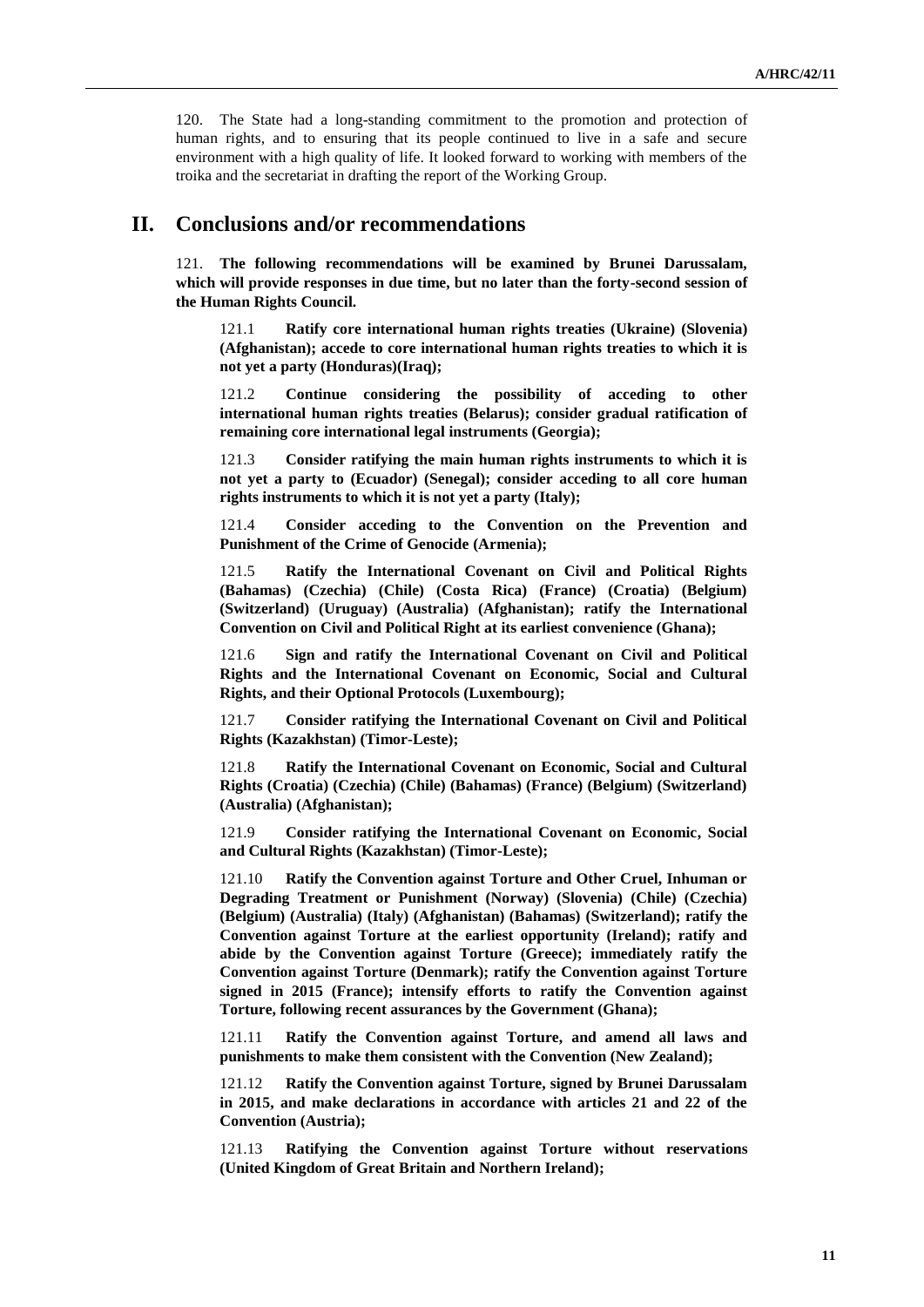121.14 **Consider ratifying the Convention against Torture(Indonesia); continue its efforts to ratify the Convention against Torture (Kyrgyzstan);**

121.15 **Accede to the Rome Statute of the International Criminal Court (Costa Rica) (Australia); ratify the Rome Statute of the International Criminal Court, and fully align national legislation with all obligations under the Rome Statute (Latvia);**

121.16 **Consider ratifying the International Convention on the Elimination of All Forms of Racial Discrimination (Namibia) (Armenia) (Senegal);**

121.17 **Ratify the International Covenant on the Elimination of All Forms Racial Discrimination (Bahamas) (Czechia) (Belgium) (Afghanistan) ratify the International Convention on the Elimination of All Forms of Racial Discrimination, among others (Honduras);**

121.18 **Ratify the International Convention for the Protection of All Persons from Enforced Disappearance (Belgium) (Czechia);**

121.19 **Consider signing the International Convention for the Protection of All Persons from Enforced Disappearance (Armenia);**

121.20 **Accelerate the ratification process of the key international human rights conventions, including the Convention against Torture and the International Convention on the Elimination of All Forms of Racial Discrimination (Republic of Korea);**

121.21 **Consider ratifying the International Convention on the Protection of the Rights of All Migrant Workers and Members of Their Families (Senegal) (Indonesia) (Kyrgyzstan);**

121.22 **Ratify the International Covenant on Civil and Political Rights and the Second Optional Protocol thereto, aiming at the abolition of the death penalty, the International Covenant on Economic, Social and Cultural Rights, the Convention against Torture and the International Convention for the Protection of All Persons from Enforced Disappearance, and to ensure their implementation in national legislation (Ukraine);**

121.23 **Ratify the Second Optional Protocol to the International Covenant on Civil and Political Rights, aiming at the abolition of the death penalty (Montenegro) (Uruguay);**

121.24 **Ratify the International Labour Organization (ILO) Convention concerning decent work for domestic workers, 2011 (189) (Uruguay);**

121.25 **Accede to the Convention relating to the Status of Refugees of 1951, and its 1967 Protocol (Afghanistan) (Uruguay);**

121.26 **Ratify the various international conventions on statelessness with a view to regularizing the situation of persons without a nationality (Spain);**

121.27 **Strengthen efforts to identify and protect victims of labour and sex trafficking and to hold traffickers accountable, including by acceding to the Protocol to Prevent, Suppress and Punish Trafficking in Persons, especially Women and Children, and the Association of Southeast Asian Nations (ASEAN) Convention against Trafficking in Persons, Especially Women and Children (United States of America);**

121.28 **Lift its reservations to article 9 of the Convention on the Elimination of All Forms of Discrimination against Women (Canada);**

121.29 **Lift its reservations to article 2 (g) of the Convention on the Elimination of All Forms of Discrimination against Women, and its reservations to the Convention on the Rights of the Child and the Convention against Torture (Costa Rica);**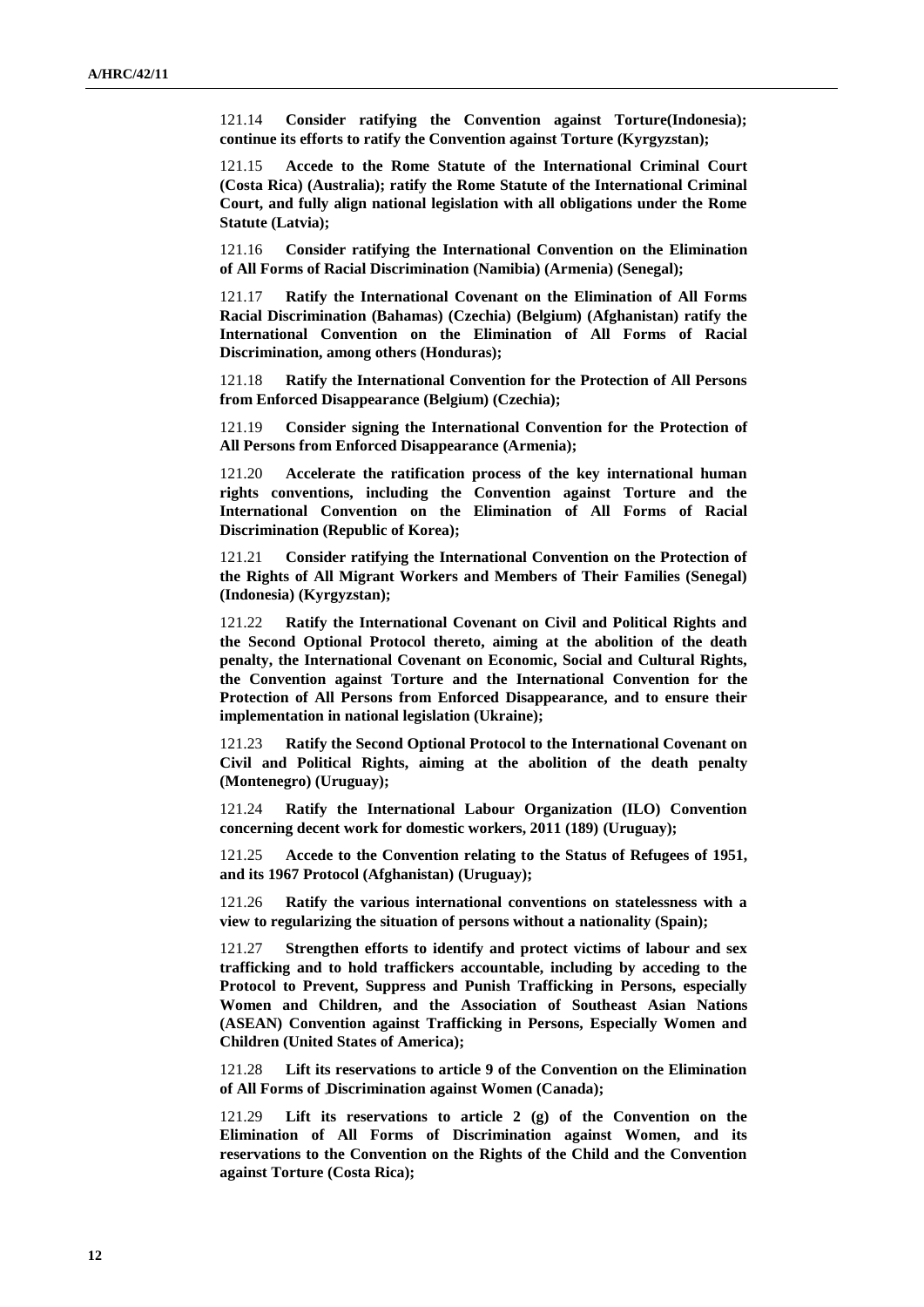121.30 **Withdraw its general reservation to the Convention on the Elimination of All Forms of Discrimination against Women and eliminate all discriminatory legal provisions against women, including those relating to marriage and divorce, property, inheritance and transmission of nationality to their children (Portugal);**

121.31 **Consider the extension of a standing invitation to all special procedure mandate holders of the Human Rights Council (Latvia);**

121.32 **Issue a standing invitation to the special procedures (Ukraine);**

121.33 **Continue promoting international technical cooperation, including in seeking capacity-building assistance (Jordan);**

121.34 **Promote capacity-building cooperation related to gender mainstreaming, and share its experiences with ASEAN countries (Lao People's Democratic Republic);**

121.35 **Promote international and regional cooperation in the field of human rights (Sudan);**

121.36 **Repeal the new punitive measures of the sharia Penal Code Order 2013, and ensure that the implementation of the law will not infringe on human rights and will be fully consistent with the international and regional human rights commitments and obligations undertaken by Brunei Darussalam (Bulgaria);**

121.37 **Repeal punishments, such as death penalty by stoning, hand-cutting and whipping, that violate international law by constituting torture or other cruel, inhuman or degrading treatment, and bring the Penal Code into line with international law standards (Czechia);**

121.38 **Immediately repeal the provisions of the Penal Code, which legalizes cruel, inhuman and degrading punishment and the death penalty for adultery and consensual same-sex sexual acts (Denmark);**

121.39 **Eliminate all norms, including in the Penal Code, which provide for, inter alia, capital punishment, stoning, maiming and flogging as sanctions for certain offences or conduct (Ecuador);**

121.40 **Repeal the provisions of the new Penal Code providing for corporal punishment and the death penalty for several crimes, including adultery, homosexuality, apostasy or blasphemy, contrary to the international commitments in human rights freely accepted by Brunei Darussalam (France);**

121.41 **Decriminalize consensual same-sex conduct and repeal provisions in the Syariah Penal Code Order that are not compliant with international human rights norms (Germany);**

121.42 **Review, revise and repeal provisions of the Penal Code to bring it into conformity with international human rights standards and in particular the Convention against Torture, the Convention on the Rights of the Child and the Convention on the Elimination of All Forms of Discrimination against Women (Greece);**

121.43 **Repeal the newly implemented sections of the Penal Code, and bring the Penal Code into line with international human rights laws and standards (Iceland);**

121.44 **Repeal the new provisions of the revised Penal Code which, if implemented, will enshrine in legislation a range of extreme punishments that amount to torture or acts of cruel, inhuman or degrading treatment (Ireland);**

121.45 **Repeal the Penal Code Order in order for it to comply with international human rights law (Italy);**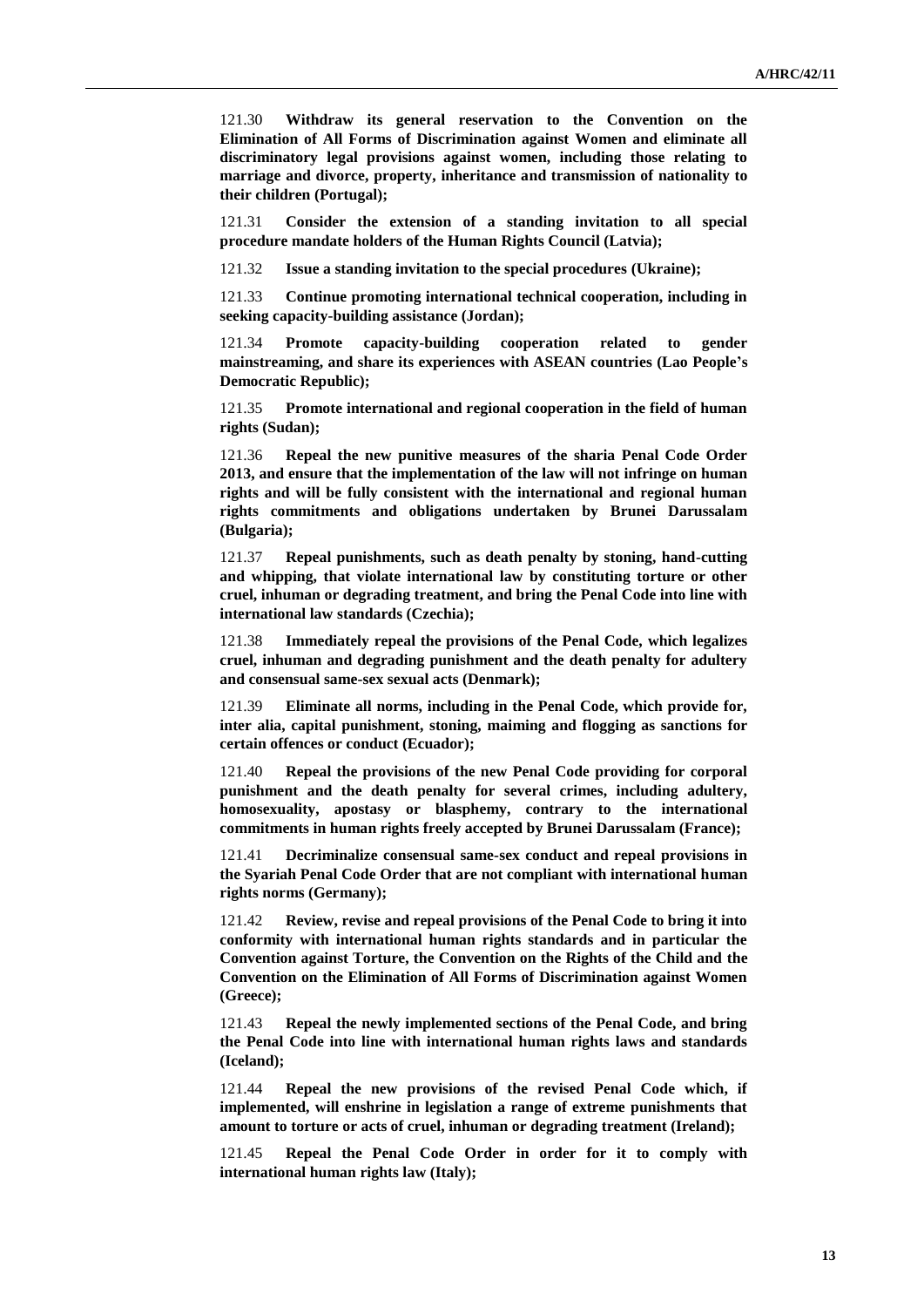121.46 **Repeal the recent revisions of the Penal Code that stipulate the death penalty (Portugal);**

121.47 **Repeal the new penalties of the Penal Code Order 2013, and ensure that the implementation of the Penal Code Order 2013 and the related Criminal Court Order 2018 is fully consistent with all international and regional human rights commitments and obligations undertaken by the Government (Latvia);** 

121.48 **Abolish all provisions of the revised Penal Code which are contrary to the State's international human rights obligations and commitments, including with regard to the prohibition of torture and other cruel, inhuman and degrading punishment or treatment, as well as the right to equal protection before the law for all, without discrimination (Luxembourg);**

121.49 **Ensure that the criminalization of offences in the Syariah Penal Code is compliant with international human rights standards by making immediate efforts to review, revise and repeal sections that are contrary to its legal obligations under the Universal Declaration of Human Rights and the human rights treaties that Brunei Darussalam has signed or ratified (Netherlands);**

121.50 **Repeal or amend those sections of the Penal Code that criminalize consensual same-sex conduct and discriminate against people based on sexual orientation and gender identity, in line with Sustainable Development Goal 10 (Netherlands);**

121.51 **Review and rescind any laws that contravene the obligations of Brunei Darussalam under the Convention on the Elimination of All Forms of Discrimination against Women, the Convention on the Rights of the Child and the Convention on the Rights of Persons with Disabilities, or that discriminate on the basis of sexual orientation or religion (New Zealand);**

121.52 **Amend the Sedition Act to strengthen freedom of expression, in line with international human rights obligations (Norway);**

121.53 **Guarantee the freedoms of expression, peaceful assembly and association by, inter alia, repealing the Sedition Act (Germany);**

121.54 **Repeal the emergency powers and the Sedition Act, and protect the freedoms of expression, association and peaceful assembly (United States of America);**

121.55 **Reform laws and policies limiting freedoms of expression and association, such as the Sedition Act (Australia);**

121.56 **Repeal or amend the Sedition Act and the Local Newspapers Order so that they conform with international human rights standards, and take concrete legal action to protect the rights to freedom of expression and freedom of the press, to abolish censorship and to foster a pluralistic and independent media environment (Portugal);**

121.57 **Repeal the revised Penal Code Order, and ensure that any measures introduced are consistent with the State's international human rights obligations and international human rights law (Slovenia);**

121.58 **Amend the Penal Code to ensure that it meets minimum human rights standards (Spain);**

121.59 **Revoke immediately the new legislation dated 3 April 2019 that imposes the use of death penalty for homosexuality and adultery and introduces other cruel and inhuman punishment (Sweden);**

121.60 **Revise its amendments to the Penal Code of 3 April 2019 in order to bring it into line with international human rights standards (Switzerland);**

121.61 **Speed up the adoption of national legislation aimed at its harmonization with ratified international instruments (Ukraine);**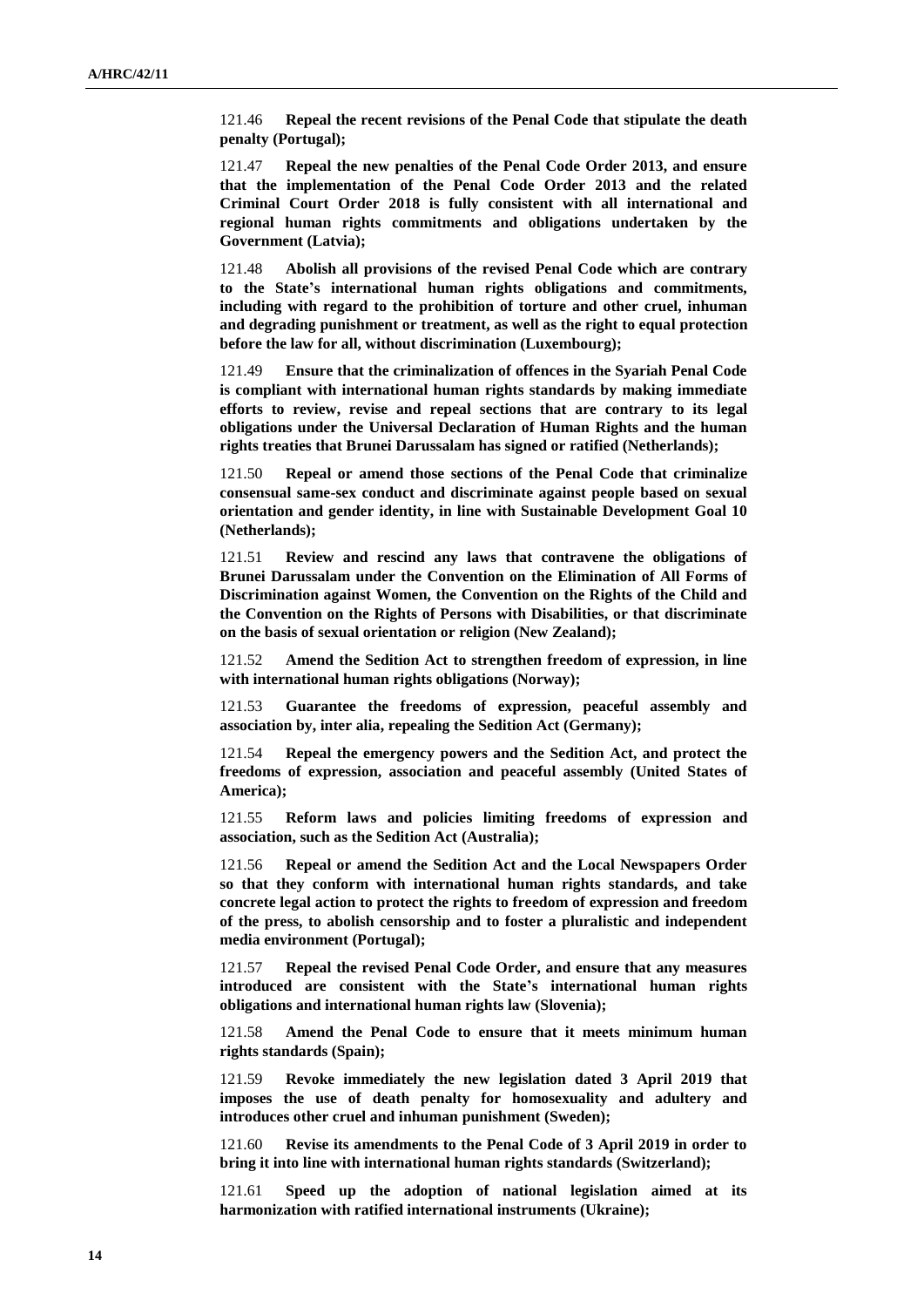121.62 **Repeal criminal penalties under the sharia Penal Code Order of 2013 that undermine the freedoms of religion and expression, and prohibitions on torture and other cruel, inhuman or degrading treatment or punishment, and would have a detrimental impact on a number of vulnerable groups, including women at risk of violence, religious and ethnic minorities, and lesbian, gay, bisexual, transgender and intersex persons (United States of America);**

121.63 **Ensure that all amendments to the Penal Code announced in April, which reintroduced the death penalty for adultery and same-sex relations and other offences considered serious by the new legislation, remain without effect (Uruguay);**

121.64 **Review the provisions of the Penal Code of 2013 in order to ensure that they comply with international human rights law (Argentina);**

121.65 **Review the Penal Code in order to ensure its strict compliance with the human rights obligations and commitments of Brunei Darussalam (Austria);**

121.66 **Repeal all legislation giving rise to discrimination against persons on the grounds of their sexual orientation or gender identity (Austria);**

121.67 **Suspend the Syariah Penal Code and make comprehensive amendments to reflect its obligations under international law (Canada);**

121.68 **Ratify the State's commitment to the protection of human rights by repealing all regulations that sanction and discriminate against persons on the basis of their sexual orientation or gender identity (Chile);**

121.69 **Consider alternatives to the current Penal Code, which enshrines in legislation cruel and inhuman forms of punishment, such as the application of the death penalty for offences such as rape, sodomy, extramarital sexual relations, among other offences (Malta);**

121.70 **Lift the state of emergency systematically renewed since 1962, which restricts fundamental freedoms such as freedom of expression, freedom of the press, freedom of assembly or freedom of association (France);**

121.71 **Lift the state of emergency and introduce legislation that guarantees freedom of speech, religion and belief and freedom of peaceful assembly, in accordance with international standards (Spain);**

121.72 **Lift the state of emergency and remove related restrictions, including on the media (United Kingdom of Great Britain and Northern Ireland);**

121.73 **Implement the Syariah Penal Code Order in a manner consistent with international human rights standards (Australia);**

121.74 **The special committees under the National Council on Social Issues, such as the Special Committee on Family Institution, Women and Children and the Special Committee on Immoral Activities and the Prevention of Crime, to undertake programmes that are inclusive and sustainable (Azerbaijan);**

121.75 **Strengthen the institutional and legal framework with respect to the promotion and protection of human rights, especially in rural areas (Plurinational State of Bolivia);**

121.76 **Continue to build institutional capacity, data and knowledge to integrate environmental and climate considerations more fully into the national regulatory framework and to develop new capacities and systems for implementation and compliance-monitoring across all sectors (Fiji);**

121.77 **Establish an independent national human rights institution, in accordance with the Paris Principles (Ukraine) (Costa Rica) (Iraq); consider establishing an independent national human rights institution in accordance with the Paris Principles (Djibouti);**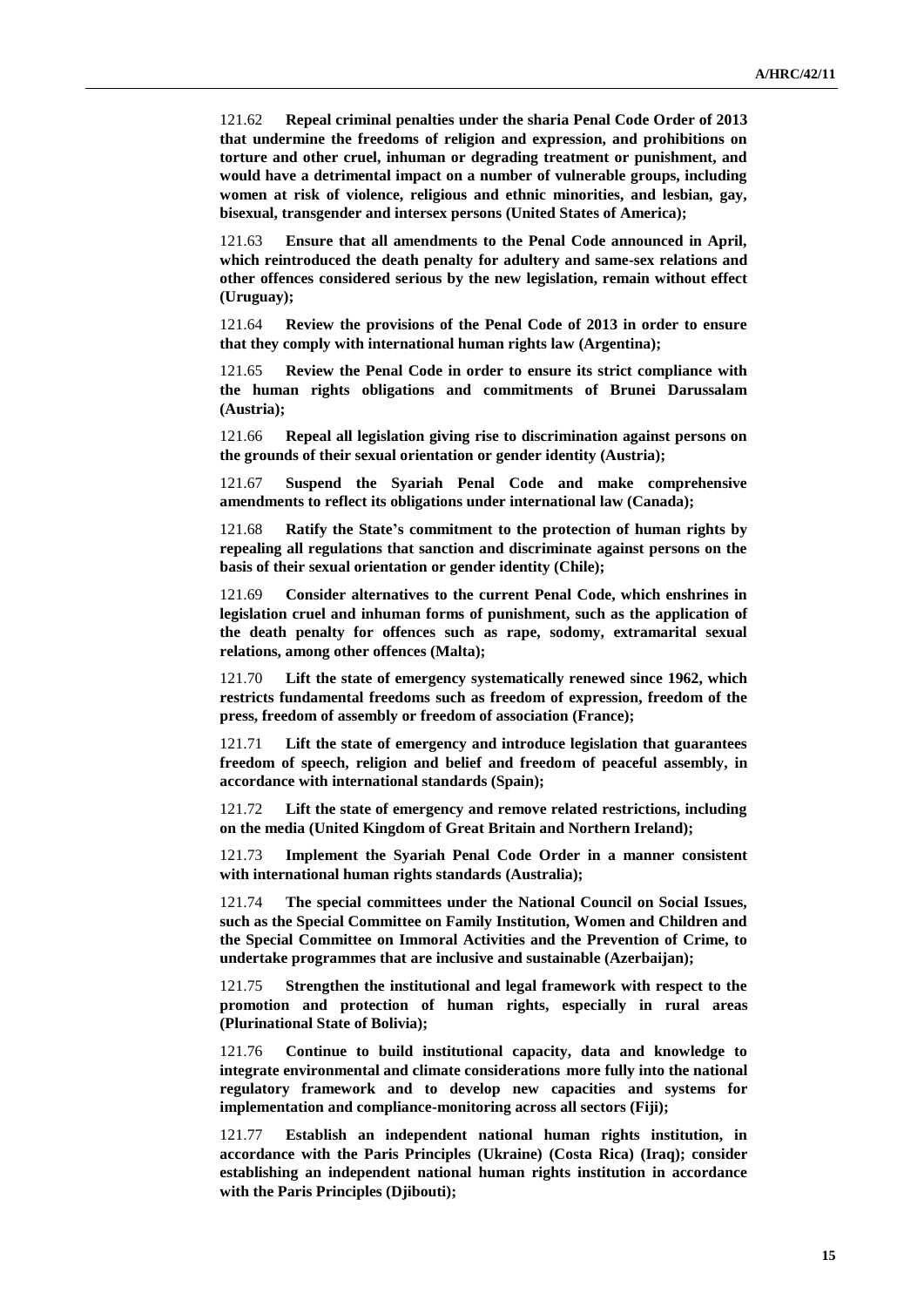121.78 **Establish quality and quantitative institutions aimed at ensuring the ability to measure the level of progress in human rights (Sudan);**

121.79 **Continue to undertake its programmes to ensure the continuity of efforts in the promotion and protection of human rights (Lao People's Democratic Republic);**

121.80 **Further strengthen human rights education and expand engagement with stakeholders (Sri Lanka);**

121.81 **Continue the fair and equitable implementation of the sharia Penal Code Order by providing appropriate training and capacity-building for relevant officials (Bolivarian Republic of Venezuela);**

121.82 **Encourage participation of relevant officials in workshops, seminars and training programmes that can contribute to a better understanding of the obligations of Brunei Darussalam to international conventions and agreements to which the State is party in order to ensure their effective implementation (Egypt);**

121.83 **Encourage the participation of relevant government officials in workshops, seminars and training programmes that can contribute to a better understanding of the obligations of Brunei Darussalam pursuant to the international instruments to which it is party and in order to ensure the effective implementation of these instruments (Jordan);**

121.84 **Encourage the participation of relevant officials in workshops and training programmes that can contribute to a better understanding of the obligations of Brunei Darussalam to international conventions and agreements to which the State is a party in order to ensure their effective implementation (Myanmar);**

121.85 **Continue the work to implement the programme for training healthcare professionals who provide assistance to persons with dementia (Russian Federation);**

121.86 **Continue training of professionals and officers to improve the lives and circumstances of children in their care (Bhutan);**

121.87 **Ensure respect for the dignity and life of all persons regardless of gender, sex, race, national origin, ethnicity or sexual orientation, including through the decriminalization of same-sex relations (Costa Rica);**

121.88 **Enhance efforts to concretely recognize equal rights for all citizens, irrespective of their religious affiliation (Greece);**

121.89 **Ensure equal rights and fair treatment to all, regardless of race, nationality, gender or sexual orientation (Norway);**

121.90 **Decriminalize sexual activity between same-sex consenting adults, and ensure that the protection of human rights for lesbian, gay, bisexual, transgender and intersex persons is in conformity with its human rights obligations (Canada);**

121.91 **Decriminalize homosexuality, cross-dressing and other "offences" used to target the LGBTIQ community (Greece);**

121.92 **Decriminalize consensual same-sex acts and adultery (Iceland); decriminalize same-sex sexual conduct between consenting adults (Belgium); decriminalize all sexual activity between consenting adults (Australia);**

121.93 **Decriminalize consensual same-sex relations between adults and enact a law and policies against discrimination and violence based on sexual orientation or gender identity (Mexico);**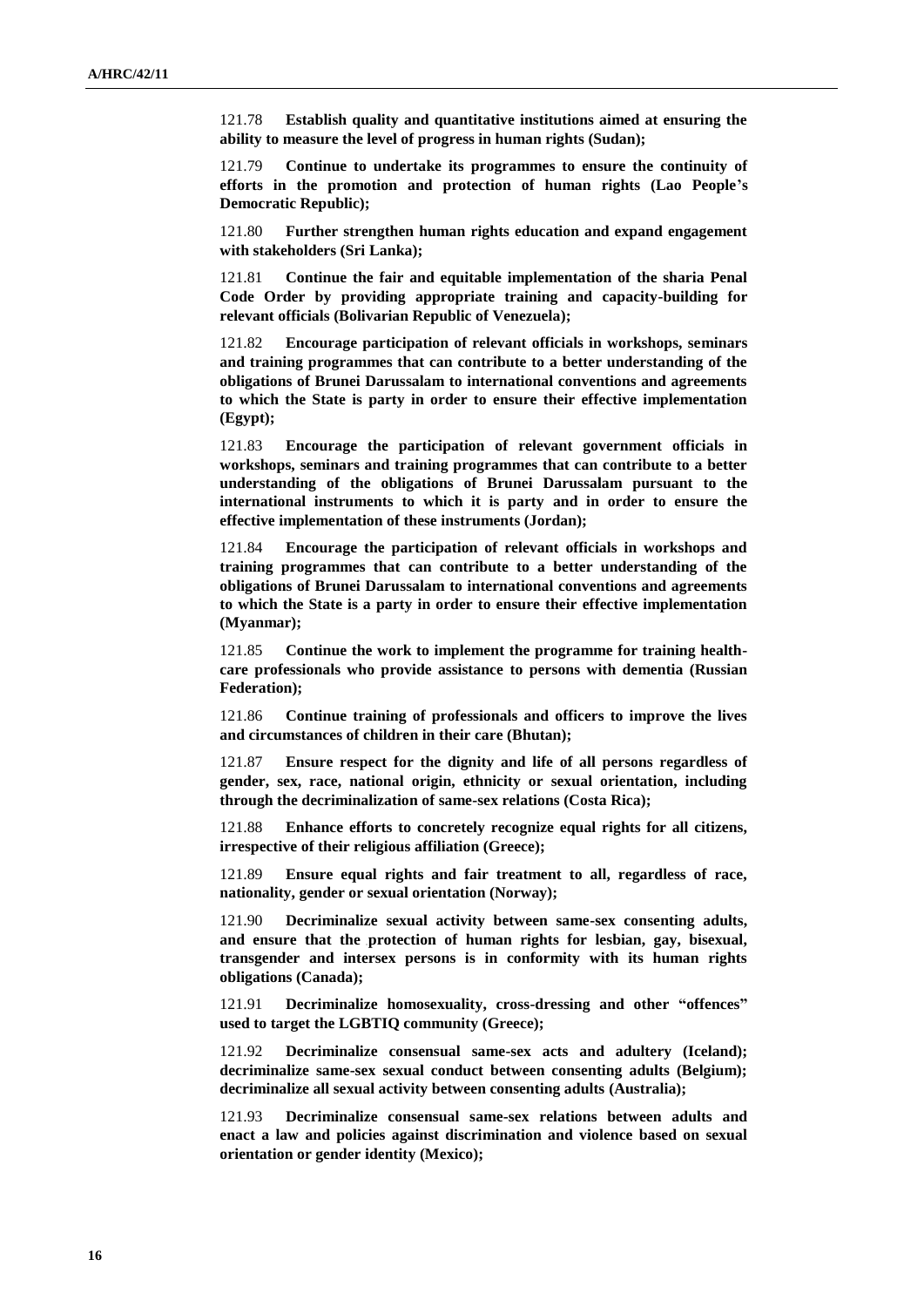121.94 **Continue its actions towards the accomplishment of its national vision/action in line with the Sustainable Development Goals (Bolivarian Republic of Venezuela);**

121.95 **Continue the implementation and review of the national youth policy with a view to make it relevant to current developments (Egypt);**

121.96 **Continue implementing the Brunei Vision 2035 programme, which should be replicated in other countries (Equatorial Guinea);**

121.97 **Implement further the youth empowerment programme by ensuring the effective operation of relevant legal frameworks and programmes (Indonesia);**

121.98 **Continue its efforts to implement national priorities to achieve the Sustainable Development Goals (Myanmar);**

121.99 **Continue to implement programmes that empower youth in different areas, including those related to entrepreneurship (Pakistan);**

121.100 **Ensure effective operations of the Youth Entrepreneurship Steering Committee (Pakistan);**

121.101 **Continue enhancing its programmes on the economic participation of women and youth (Philippines);**

121.102 **Continue implementing the national youth policy, and renew it in line with current requirements (Russian Federation);**

121.103 **Continue its efforts in the implementation of the Sustainable Development Goals, with a focus on ensuring sustainable livelihoods and improving accessibility to information and fundamental freedoms (State of Palestine);**

121.104 **Strengthen the mutually reinforcing links and synergies between human rights and the Sustainable Development Goals, including within the work of the Special Committee for National Coordination of the Sustainable Development Goals (Thailand);**

121.105 **Continue to promote sustainable economic and social development, and further raise people's living standards (China);**

121.106 **Continue the effective implementation of the Brunei Vision 2035 development plan for a better standard of living of its population (Cuba);**

121.107 **Intensify its efforts to develop and strengthen the necessary legislative framework to address cross-sectoral environmental challenges, including climate-change mitigation and adaptation (Fiji);**

121.108 **Immediately suspend any kind of punishment that would harm the life or physical integrity of human beings (Austria);**

121.109 **Consider establishing a formal moratorium on executions (Namibia);**

121.110 **Implement an official moratorium on the death penalty (Australia); immediately establish an official moratorium on executions with a view to abolishing the death penalty (Greece); immediately establish an official moratorium on the application of the death penalty and all forms of corporal punishment, with a view to their abolition (Brazil); declare and uphold a de facto moratorium on the application of the death penalty as a first step towards its full abolition (Norway); establish an official moratorium on executions with a view to abolishing the death penalty (Croatia); adopt a formal moratorium on the death penalty (Italy); adopt a formal moratorium on the death penalty with a view to its abolition (Denmark); adopt a formal moratorium on the death penalty and commute all existing death sentences to terms of imprisonment (Iceland); approve an immediate official moratorium to abolish the death penalty and commute all existing death sentences to prison terms (Chile);**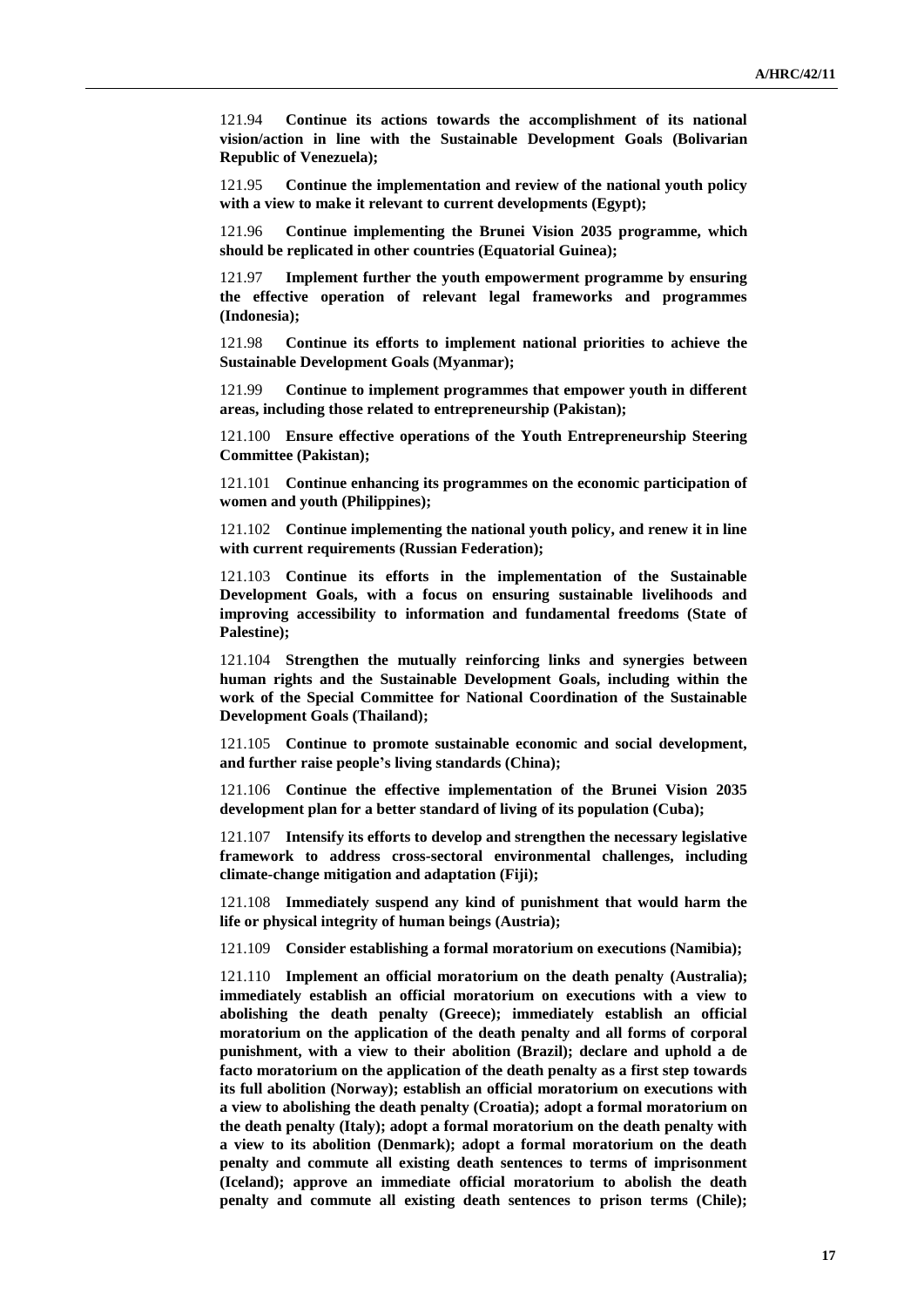**maintain its de facto moratorium and establish an official moratorium on executions with a view to abolishing the death penalty (Austria); maintain its moratorium on the death penalty with a view to abolishing the death penalty (Holy See) (France); maintain the current de facto moratorium with a view to formally abolishing the death penalty (Germany); maintain a moratorium on the death penalty under both the Civil and Syariah Penal Codes (Canada); maintain the moratorium on executions with a view to abolishing the death penalty, and revoke the Shariah Penal Code, which foresees the death penalty (Belgium); maintain the de facto moratorium on the application of the death penalty as a first step towards its abolition, and amend the Penal Code to reduce the number of offences punishable by death (Spain);**

121.111 **Declare an official moratorium on the use of the death penalty under both sharia and common law as a step towards its eventual abolition (New Zealand);**

121.112 **Uphold its long-lasting moratorium on the death penalty, as previously recommended (Czechia);**

121.113 **Abolish the death penalty and commute all existing death sentences, and explicitly prohibit the application of the death penalty against children, corporal punishment and life imprisonment (Costa Rica);**

121.114 **Abolish the death penalty and other cruel, inhuman or degrading forms of punishment, such as whipping and lashings, particularly against minors, and raise the minimum age of criminal responsibility, which is currently 7 years of age (Mexico);**

121.115 **Continue efforts to end trafficking in persons (Islamic Republic of Iran);**

121.116 **Continue its efforts to combat trafficking in persons (Bangladesh);**

121.117 **Promote freedom of religion and belief, including by increasing access to religious literature, places of worship and public religious gatherings for both non-Muslims and non-Shafi'i Muslims (Canada);**

121.118 **Ensure that the right to freedom of religion or belief, as enshrined in the Constitution, is implemented, and that religious minorities are allowed to practise freely (Ghana);**

121.119 **Promote the full enjoyment of the fundamental human right of freedom of religion or belief, as recognized in the national Constitution (Holy See);**

121.120 **Guarantee effectively the freedom of religion or belief (Italy);**

121.121 **Further promote religious, cultural and social harmony, and consolidate a culture of peace and coexistence (Oman);**

121.122 **Strengthen norms guaranteeing the right to freedom of thought, conscience and religion by revising the obligation to study the Islamic religion (Peru);**

121.123 **Strengthen its efforts to combat intolerance on the grounds of religion or belief (Timor-Leste);**

121.124 **Deepen the measures aimed at effectively guaranteeing the right to freedom of thought, conscience and religion, particularly of boys and girls, promoting tolerance and understanding between boys and girls from all communities, including religious and non-religious groups (Argentina);**

121.125 **Ensure the freedom of expression and put an end to the censorship of the media, as previously recommended (Czechia);**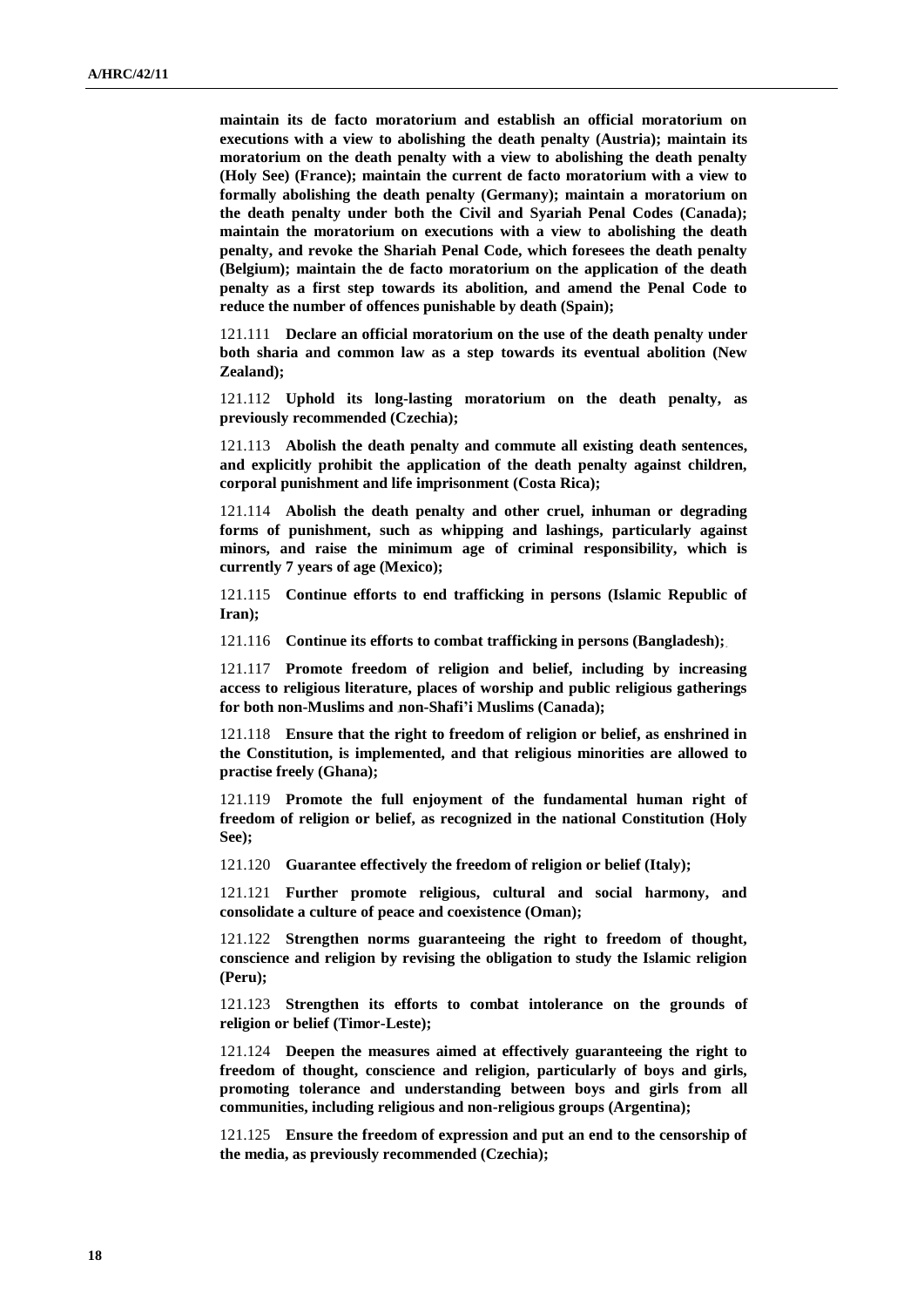121.126 **Consider revising relevant acts restricting the freedom of expression and the media in order to ensure that they conform with international human rights standards (Slovenia);**

121.127 **Review its legislation to effectively guarantee the rights to freedom of expression and religion and to combat intolerance on the grounds of religion or belief, promoting dialogue and understanding among all communities (Brazil);**

121.128 **Continue the policy that allows those sentenced to death to request a stay of execution, and affords them maximum guarantees of a fair trial (Oman);**

121.129 **Strengthen measures for investigating, prosecuting and punishing those responsible for modern slavery offences, and ensure adequate victim protection and care (United Kingdom of Great Britain and Northern Ireland);**

121.130 **Tackle remaining social issues, particularly the challenges faced by low-income families (Cambodia);**

121.131 **Continue efforts to preserve and further strengthen the institution of the family, in line with traditional family values (Malaysia);**

121.132 **Continue policies aimed at strengthening and supporting the institution of the family (Belarus);**

121.133 **Continue efforts to preserve and further strengthen the institution of the family, in line with traditional family values (Myanmar);**

121.134 **Continue efforts to support and strengthen the historical institution of the family, the guarantor of social cohesion, in accordance with human instinct (Oman);**

121.135 **Continue efforts to improve the living standards of citizens, including by providing adequate housing at affordable prices (Qatar);**

121.136 **Ensure food security for disadvantaged groups (Malaysia);**

121.137 **Continue to update and improve the National Housing Programme, the Landless Citizens' Scheme and the National Housing Scheme to ensure the provision of sustainable and affordable housing for its people (Singapore);**

121.138 **Continue improving and strengthening programmes on employment and assistance for the poor and underprivileged (Azerbaijan);**

121.139 **Continue its efforts to ensure social security programmes to move towards building a resilient and cohesive society (Lao People's Democratic Republic);**

121.140 **Increase efforts to provide employment and assistance to the poor and low-income groups (Qatar);**

121.141 **Continue strengthening existing programmes and plans aimed at alleviating and eradicating poverty (Bahrain);**

121.142 **Continue implementing programmes aimed at eliminating poverty and promoting health, education and cultural diversity (Sudan);**

121.143 **Further strengthen existing programmes and plans on poverty eradication (United Arab Emirates);**

121.144 **Strengthen actions to continue moving ahead with poverty reduction (Cuba);**

121.145 **Continue to invest in improving its water and sanitation infrastructure to ensure that its people can have access to clean, safe and affordable water, as well as good sanitation facilities (Singapore);**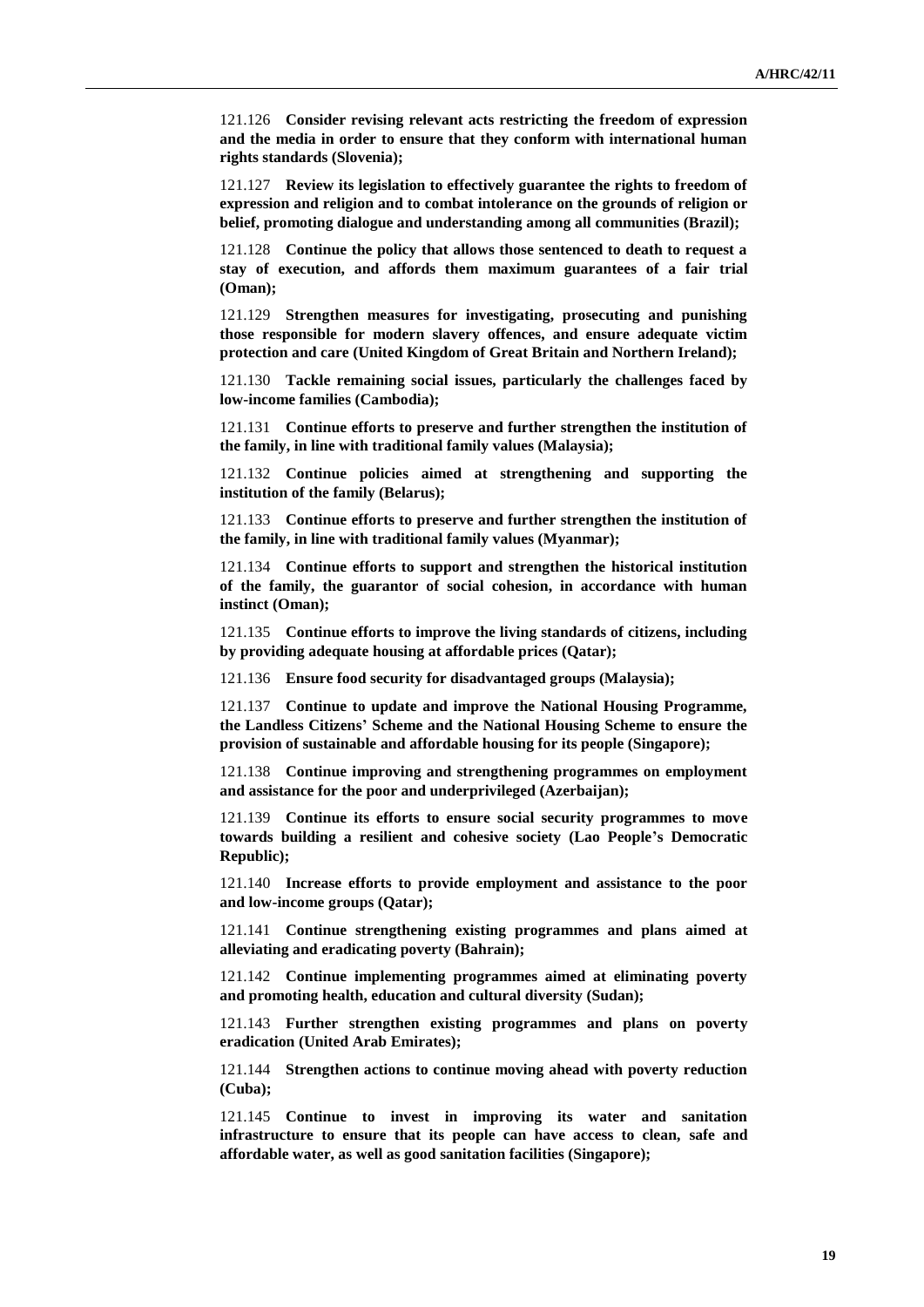121.146 **Share best practices arising from the Brunei Darussalam National Multisectoral Action Plan for the Prevention and Control of Non-Communicable Diseases (Viet Nam);**

121.147 **Strengthen health services through the allocation of sufficient financial and human resources (Islamic Republic of Iran);**

121.148 **Continue allocating resources for programmes aimed at raising public awareness of the harm caused by narcotic drugs (Philippines);**

121.149 **Take effective measures to ensure care of the mental health of adolescents, and facilitate their ability to have access to the necessary consultations and treatment in the area of mental health (Saudi Arabia);**

121.150 **Ensure the effective implementation of the Health System and Infrastructure Master Plan, including the provision of universal health coverage and quality health care (Thailand);**

121.151 **Ensure the effective and successful implementation of the health-care system and of the master plan to develop infrastructure (Kuwait);**

121.152 **Share best practices arising from the Brunei Darussalam National Multisectoral Action Plan for the Prevention and Control of Non-Communicable diseases (United Arab Emirates);**

121.153 **Take measures to ensure that all women have access to legal abortion and high-quality post-abortion services (Iceland);**

121.154 **Continue to strengthen services for the education of children particularly those who have suffered from abuses or come from dysfunctional families, to ensure that they are resilient to adversity (Bolivarian Republic of Venezuela);**

121.155 **Strengthen partnerships with regional and international bodies in the area of education with a view to providing quality and inclusive education to the people (Jordan);**

121.156 **Strengthen partnerships with regional and international bodies in continuing to provide quality and inclusive education (Malaysia);**

121.157 **Continue its efforts in ensuring people's access to education, including all children with disabilities, and allocate adequate financial and technical resources for schools to effectively strengthen inclusive education (State of Palestine);**

121.158 **Enhance actions to improve access to and the quality of education and health care, ensuring that they are inclusive for persons with disabilities (Cuba);**

121.159 **Continue to take steps in ensuring the sustainability of senior citizens' activity centres (Viet Nam);**

121.160 **Pursue efforts towards the sustainability of senior citizens' centres and activities (Kuwait);**

121.161 **Continue its commitment in caring for the welfare and well-being of differently-abled persons, including increased collaboration with relevant local non-governmental organizations (Pakistan);**

121.162 **Better protect the rights of the elderly, and continue to enhance their welfare and social protection (China);**

121.163 **Accelerate ongoing work on the draft plan of action dedicated to women's issues with a view to concluding it as part of the country's commitment to improving the promotion of the rights of women (Philippines);**

121.164 **Continue developing and implementing targeted strategies and activities to expand the rights of women (Russian Federation);**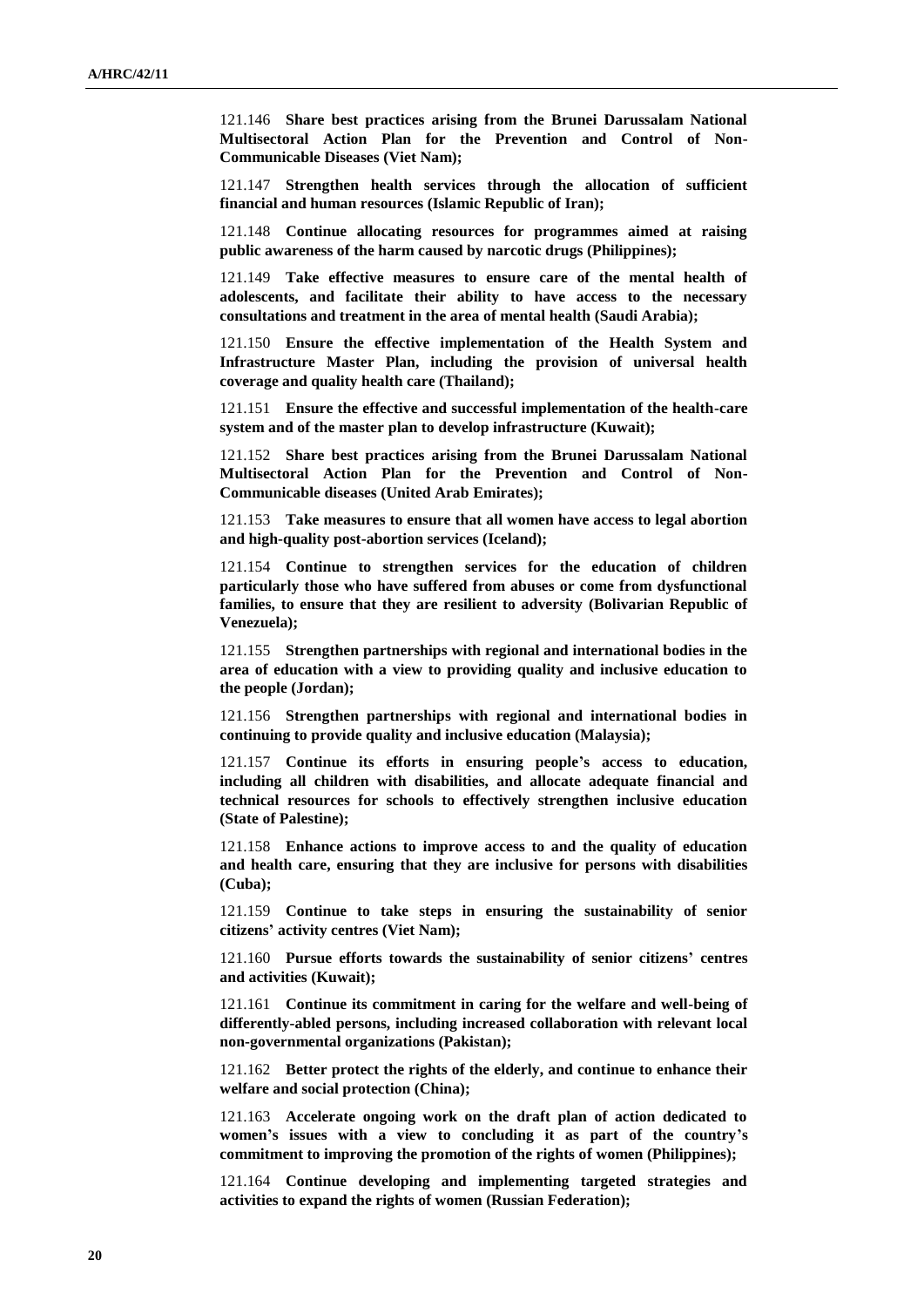121.165 **Continue its efforts to formulate and implement focused strategies to improve the rights of women and children (Bhutan);**

121.166 **Provide continuity to the national action plan dedicated to women's issues, and consider the recommendations made by the Committee on the Elimination of Discrimination against Women (Plurinational State of Bolivia);**

121.167 **Strengthen the policy towards achieving equality between women and men, and the empowerment and advancement of women (Bulgaria);**

121.168 **Strengthen the capacity and authority of the national machinery for the advancement of women by allocating it increased, sustainable human and financial resources (Bahamas);**

121.169 **Further promote gender equality and the empowerment of women (Georgia);**

121.170 **Take all steps necessary to ensure equality between men and women and to eliminate gender stereotypes (Costa Rica);**

121.171 **Take concrete steps to dismantle gender stereotypes and eliminate structural barriers to women's and girls' enrolment in non-traditional fields, such as technical or vocational sectors (Bahamas);**

121.172 **Pursue its policy for the elimination of inequalities between men and women by taking measures to increase the participation of women in political and public life, particularly in positions of responsibility (Djibouti);**

121.173 **Allow women to enjoy equal rights by conferring citizenship to their children and spouses (Germany);**

121.174 **Address the gender pay gap between men and women (Iraq);**

121.175 **Continue its efforts to promote equal economic opportunities for women and men, and to reduce the gender gap in decision-making processes (Bangladesh);**

121.176 **Remove laws discriminating against women with regard to marriage and divorce (Peru);**

121.177 **Continue efforts towards aligning its national legislation, policies and programmes on women and children with the Convention on the Elimination of All Forms of Discrimination against Women and the Convention on the Rights of the Child (Sri Lanka);**

121.178 **Continue efforts to combat discrimination against women, especially in the labour market (Tunisia);**

121.179 **Strengthen its efforts to promote women's participation in the work force by adopting comprehensive legislation that combats discrimination and sexual harassment at the workplace and eliminates the persisting gender wage gap (Afghanistan);**

121.180 **Take the measures necessary to guarantee that women enjoy the same rights as men to transmit nationality to their children and spouses (Argentina);**

121.181 **Respect the fundamental principle of equality between women and men, in particular by allowing Brunei women to transmit their nationality to their children and by removing reservations to article 9 of the Convention on the Elimination of All Forms of Discrimination against Women (France);**

121.182 **Repeal all discriminatory laws against women to ensure equal rights and opportunities, and adopt national legislation that would criminalize all forms of violence against women (India);**

121.183 **Enact laws that sanction gender violence, in particular domestic violence, marital rape and female genital mutilation (Mexico);**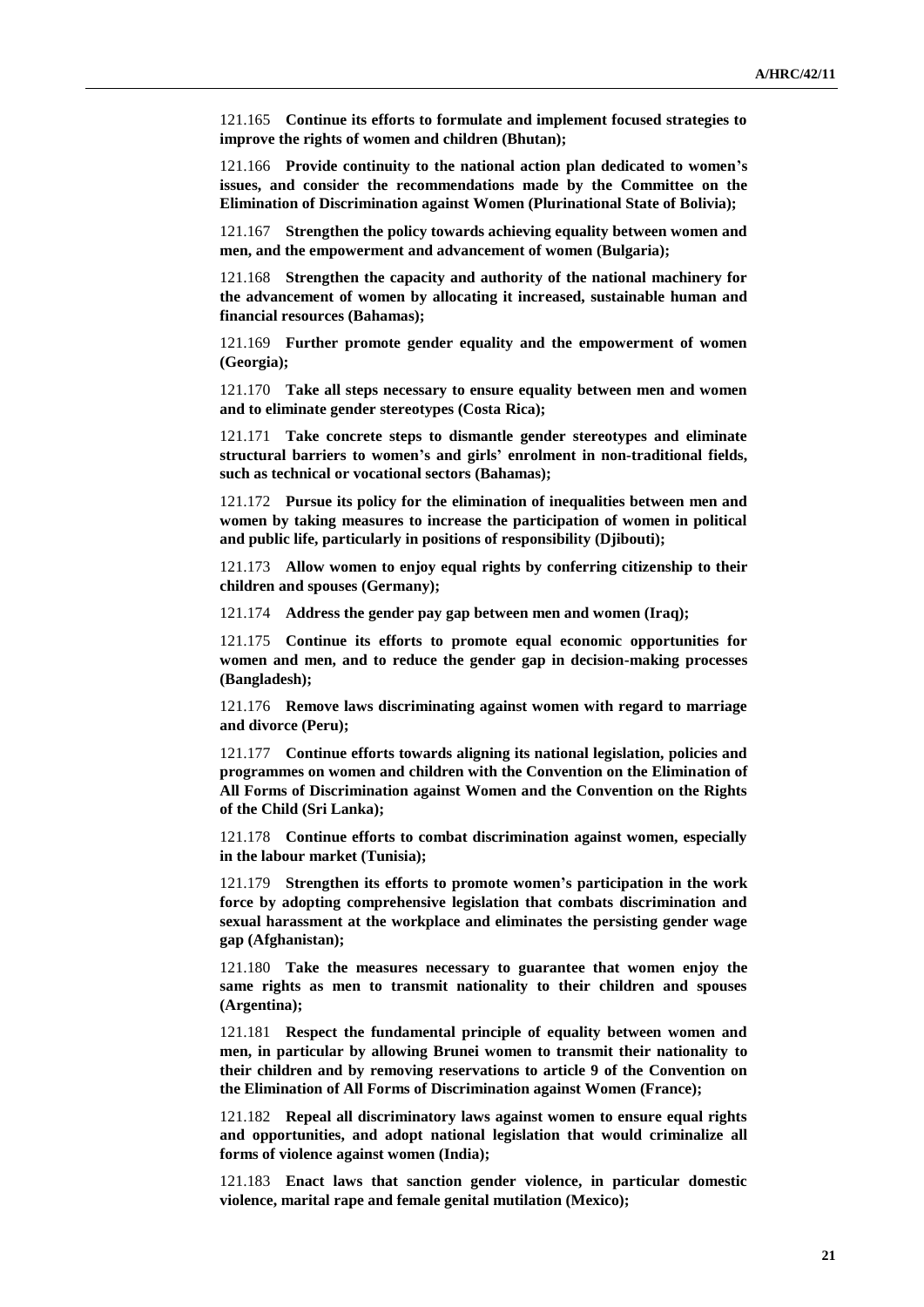121.184 **Strengthen mechanisms for addressing the issue of domestic violence, including with regard to access to temporary security shelter homes, counselling and other forms of assistance (Bhutan);**

121.185 **Cease the practice of female genital mutilation, locally referred to as female circumcision (Australia);**

121.186 **Take measures to reduce the gender wage gap and to increase the participation of women in public and political life (Namibia);**

121.187 **Consider the adoption of a comprehensive strategy that would include awareness-raising and the elimination of gender stereotypes, and implement measures that would significantly enhance women's participation in political and public life (Serbia);**

121.188 **Adopt a national action plan together with the national strategy to continue efforts towards better promotion of gender equality and women's participation (Armenia);**

121.189 **Take measures to consistently apply the principle of the best interests of the child in all legislative, administrative and judicial procedures (Bulgaria);**

121.190 **Review the sharia code with a view to repealing provisions negatively affecting children, and develop institutional capacity for the effective implementation of child-related laws (Croatia);**

121.191 **Further strengthen efforts to protect the rights of children (Georgia);**

121.192 **Strive to implement the principles of the Convention on the Rights of the Child in order to guarantee children's rights (Holy See);**

121.193 **Adopt a comprehensive strategy that includes awareness-raising activities aimed at eradicating gender stereotypes and discrimination against all marginalized groups, such as girls (Honduras);**

121.194 **Continue its endeavour to promote and protect the human rights of children, including by developing a more specific policy on children's rights within the framework of the Convention on the Rights of the Child (Kyrgyzstan);**

121.195 **Conduct legal reforms so that the minimum age for marriage is 18 years for both men and women (Mexico);**

121.196 **Undertake law reforms and eliminate all cruel violations of the rights of the child, such as capital punishment, amputation and public flogging (Montenegro);**

121.197 **Increase the age of criminal responsibility from 7 years of age and raise the minimum age of marriage for all children to 18 years (Namibia);**

121.198 **Consider expanding and accelerating the ongoing work with regard to the establishment of childcare centres in workplaces (Cambodia);**

121.199 **Ensure allocation of adequate human, technical and financial resources to alternative childcare centres and relevant child protection services (Maldives);**

121.200 **Continue the effort to promote childcare, to protect the rights of children and to combat child labour (Tunisia);**

121.201 **Ensure that the minimum age applies to all types of work, including work outside a contractual employment relationship (Algeria);**

121.202 **Fully harmonize the juvenile justice system with the Convention on the Rights of the Child and other relevant norms by raising without delay the minimum age of criminal responsibility of 7 years to an internationally acceptable level, and eliminating whipping and flogging as penalties applicable to children (Chile);**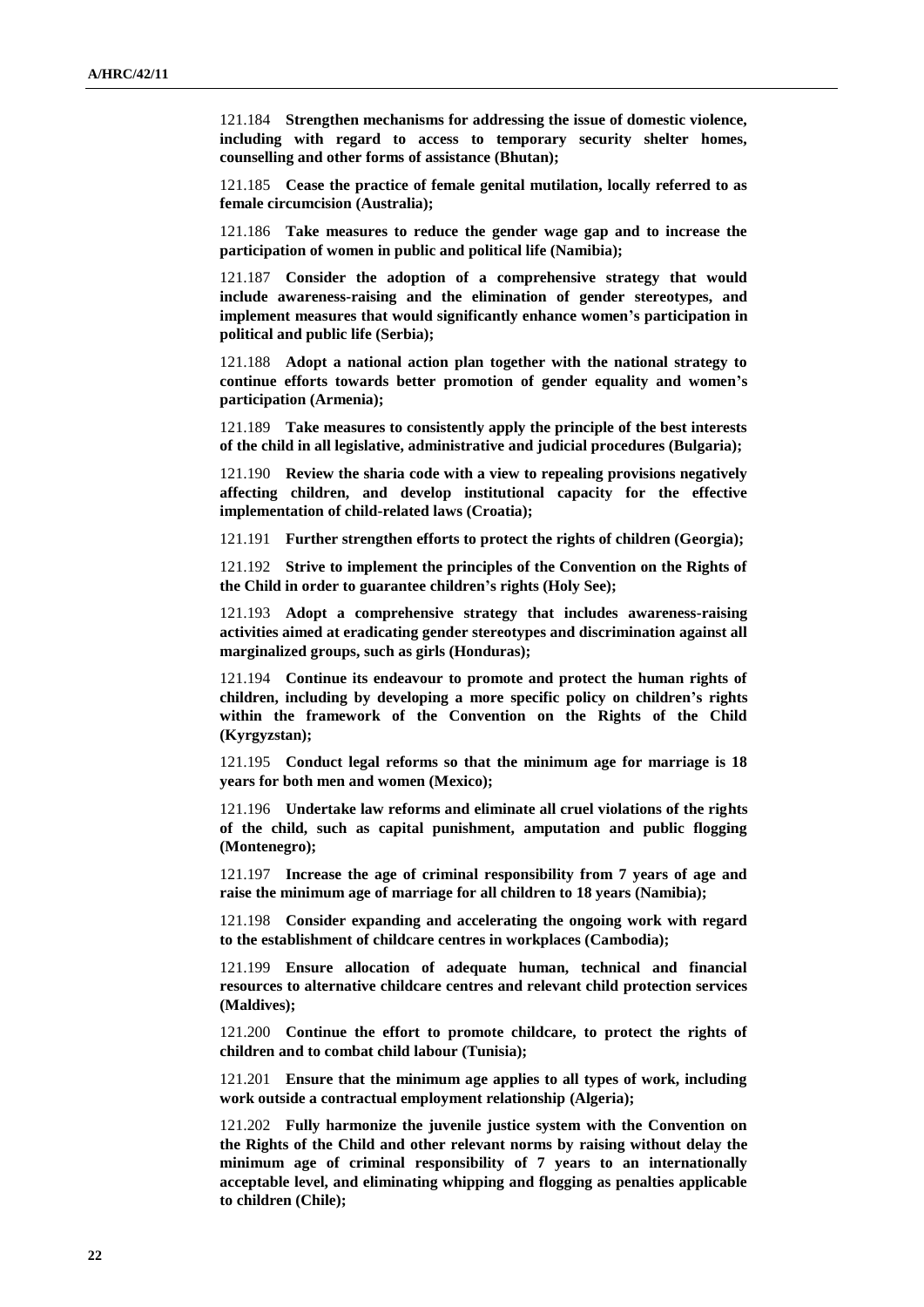121.203 **Consider raising the minimum age of criminal responsibility for children (Belarus);**

121.204 **Continue to harmonize its juvenile justice system with the Convention on the Rights of the Child, especially with regard to the minimum age of criminal responsibility (Peru);**

121.205 **Ensure that all children with disabilities have access to education and allocate sufficient human and financial resources for schools to strengthen inclusive education (Bulgaria);**

121.206 **Continue to address the needs of persons with disabilities, including by implementing the relevant programme of action (Viet Nam);**

121.207 **Uphold its commitment to the Convention on the Rights of Persons with Disabilities in ensuring that legislation is harmonized with its obligations under the Convention (Egypt);**

121.208 **Adopt national legislation to protect and guarantee the rights of persons with disabilities (India);**

121.209 **Take further steps to improve the welfare and well-being of persons with disabilities, including through increased collaboration with local nongovernmental organizations (Indonesia);**

121.210 **Continue efforts in advancing the rights and welfare of persons with disabilities (Kazakhstan);**

121.211 **Continue to develop an efficient system for the early detection and diagnosis of disabilities, to ensure the protection and promotion of the rights of persons with disabilities (Maldives);**

121.212 **Respect the rights of persons with mental health conditions and psychosocial disabilities, in line with the Convention on the Rights of Persons with Disabilities, including by combating institutionalization, stigma, violence and over-medicalization, and by developing community-based and peoplecentred mental health services that promote inclusion in the community (Portugal);**

121.213 **Continue efforts to promote the integration of persons with disabilities into society by building their capacity and ensuring their access to all appropriate services (Qatar);**

121.214 **Continue efforts to improve living conditions of all members of society in order to promote the social welfare and development of people and assist vulnerable groups, particularly children, women and persons with disabilities (Saudi Arabia);**

121.215 **Incorporate the provisions of the Convention on the Rights of Persons with Disabilities into its national legal framework, and effectively implement the Different Abilities Design Guidelines (Sri Lanka);**

121.216 **Finalize the centralized database on the employment status of differently-abled persons in the public and private sectors (United Arab Emirates);**

121.217 **Better protect the rights of persons with disabilities, and continue to provide them with life skills training and increase their employment (China);**

121.218 **Develop a comprehensive strategy for the inclusion of children with disabilities (Algeria);**

121.219 **Protect the rights of migrant workers, including by improving their living and working conditions (Bangladesh);**

121.220 **Continue its efforts to reduce the number of stateless persons, including by reviewing its Nationality Act (Republic of Korea).**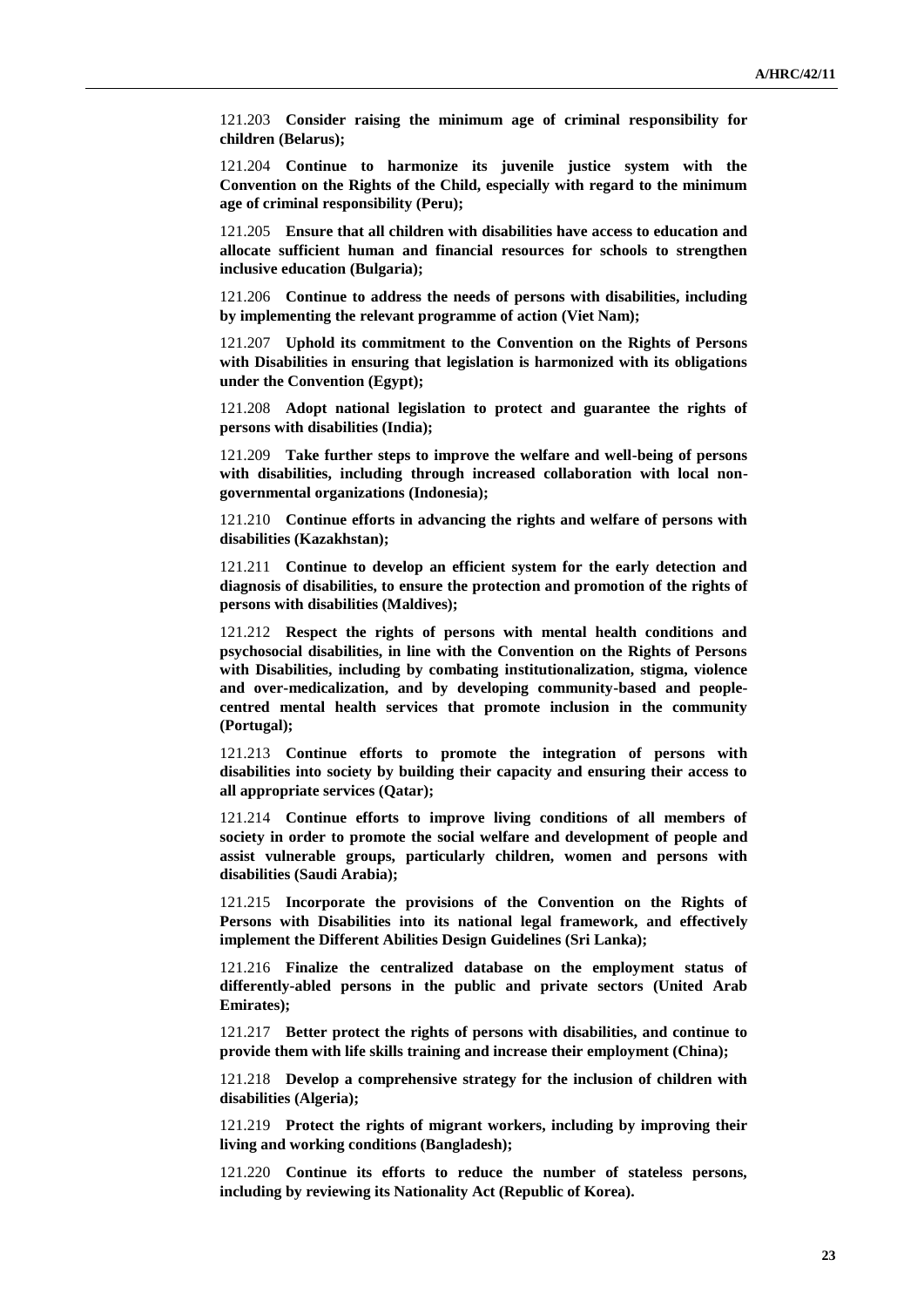122. **All conclusions and/or recommendations contained in the present report reflect the position of the submitting State(s) and/or the State under review. They should not be construed as endorsed by the Working Group as a whole.**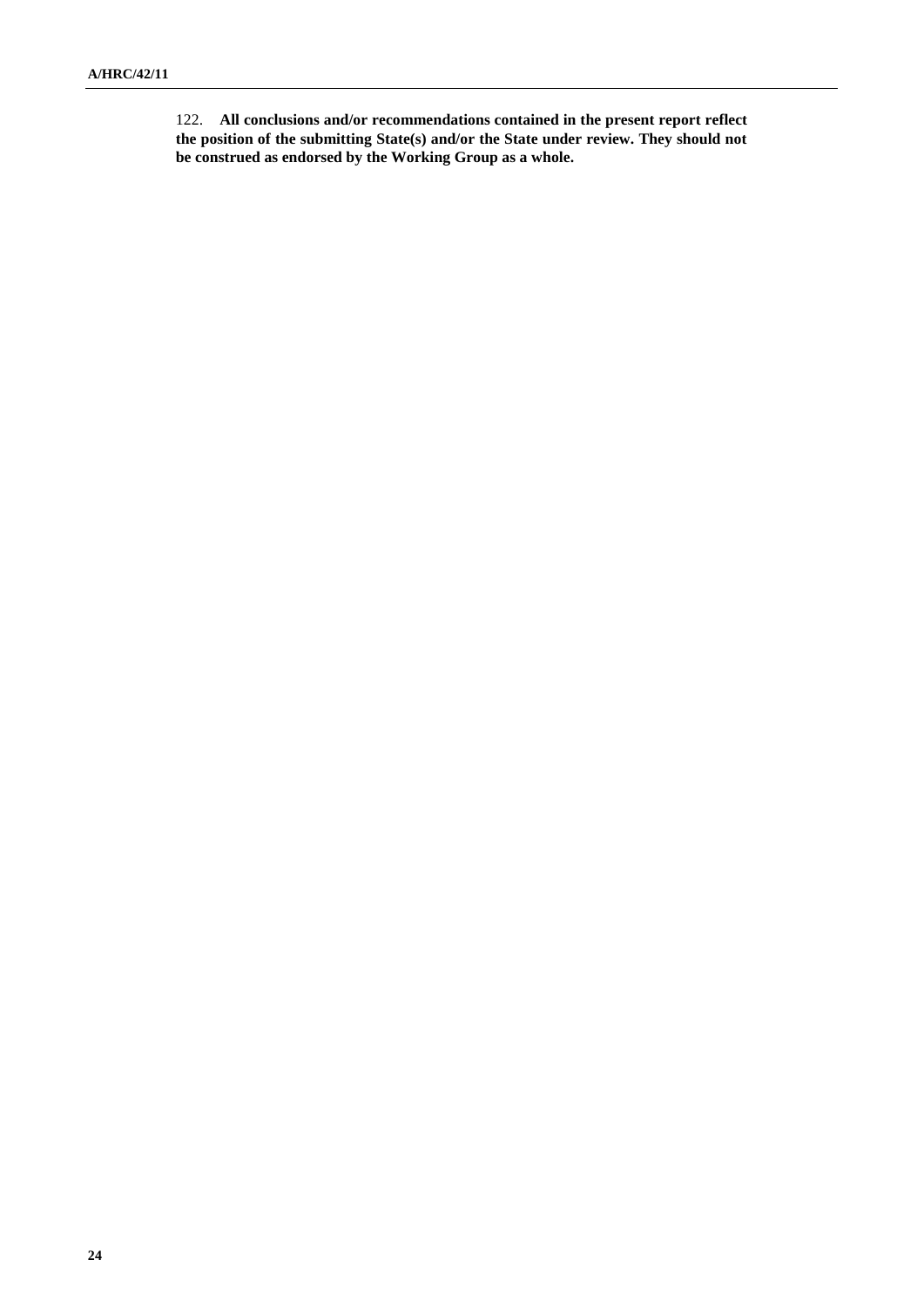## **Annex**

## **Composition of the delegation**

The delegation of Brunei Darussalam was headed by the Honourable Dato Erywan Mohd Yusof; Second Minister of Foreign Affairs and composed of the following members:

- Mr. Hj Mohammad Rosli Hj Ibrahim, Permanent Secretary, Prime Minister's Office;
- Ms. Hjh Dyg Siti Norishan Hj Awg Abdul Ghafor, Permanent Secretary, Ministry of Foreign Affairs;
- Mr. Dato Seri Setia Dr. Awg Hj Mazanan Hj Yusof, Assistant Mufti (Buhuth), State Mufti's Office:
- Mrs. Datin Hjh Hasnah Hj Ibrahim, Assistant Solicitor-General, Attorney General's Chambers;
- Ms. Nazirah Hj Zaini, Acting Director, Department of International Organizations, Ministry of Foreign Affairs;
- Mr. Hj Hardifadhillah Hj Mohd Salleh, Acting Director, Islamic Legal Unit, Ministry of Religious Affairs;
- Mrs. Hjh Noridah Abdul Hamid, Acting Director, Social Services Division, Ministry of Culture, Youth and Sports;
- Mr. Hj Muhammad 'Isamuddin Abdullah Juna, Acting Director, Prisons Department, Ministry of Home Affairs;
- Mr. Azmi Hj Hafneh, Acting Senior Special Duties Officer, Ministry of Home Affairs;
- Mr. Pg Zamiri Pg Hj Jamaluddin, Senior Buhuth Officer, States Mufti's Office;
- Ms. Hjh Anifa Rafiza Hj Abd Ghani, Senior Counsel and Deputy Public Prosecutor, Attorney General's Chambers;
- Ms. Dr. Noryati Hj Ibrahim, Acting Assistant Director, Islamic Legal Unit, Ministry of Religious Affairs;
- Ms. Dk Hjh Ena Suraya Pg Hj Mohammad, Deputy Senior Counsel, Law and Welfare Division, Prime Minister's Office;
- Ms. Noorfadlina Damit, Assistant Director, Office of the Second Minister of Foreign Affairs;
- Ms. Dayang Hjh Norhartijah Hj Puteh, Syariah Legal Officer, Islamic Legal Unit, Ministry of Religious Affairs;
- Ms. Hjh Qistina Hj Murad, Community Development Officer, Ministry of Culture, Youth and Sports;
- Ms. Hjh Dyg Aimi-Athirah Hj Awang, Legal Officer, Attorney General's Chambers;
- Ms. Dk Nur Maseleiana Rahimah Pg Ibrahim, Second Secretary, Department of International Organizations, Ministry of Foreign Affairs;
- Dr. Mohammad Hussin Ali Idris, Legal Counsel, Attorney General's Chambers.

Delegates from the Permanent Mission:

- H.E. Hjh Masurai Hj Masri, Ambassador/Permanent Representative of Brunei Darussalam;
- Ms. Ni'matullah Athirah Muntassir, Second Secretary, Permanent Mission of Brunei Darussalam Geneva;